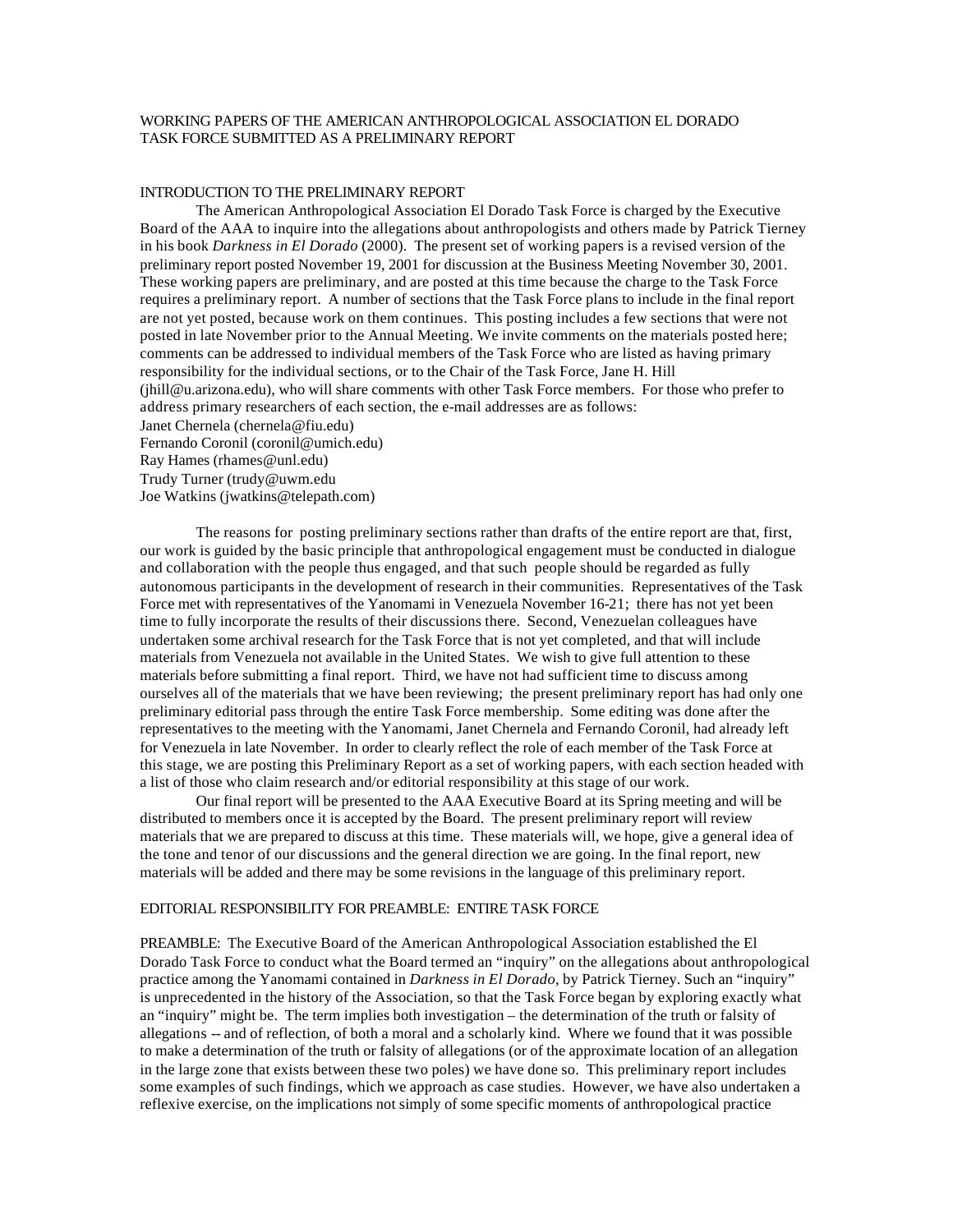2

among the Yanomami, but on anthropological practice more generally, and its location in those relatively enduring regimes of knowledge and power which we can refer to in shorthand as the confrontation of Western elites with "others" whose presence requires classification, explanation, and incorporation into the systems of knowledge through which that power is in part constituted. These regimes do more than merely shape anthropological practice; they make it possible. However, at the same time, they make possible the use of anthropology to interrupt these very regimes, to expose their contradictions, and to open within them spaces within which new forms of knowledge can be uttered and new voices can be heard. By locating the work of our Task Force partly in the space of reflection, we hope to accomplish such an interruption. But at the very minimum we hope to inspire a movement in anthropological exchange beyond the relatively narrow zones in which debate over the meaning of *Darkness in El Dorado* has too often been restricted: Beyond a spurious distinction between value-free "science" and value-involved "humanities", and, especially, beyond individuals and personalities. All anthropological practice is implicated in what went wrong in "El Dorado" – and we believe that things did go wrong. Some of the things that went wrong involved styles of anthropological investigation that are taken for granted or even explicitly advocated by many colleagues. Should the kinds of specific conjunctions of politics and personalities that developed around Yanomami anthropology take shape around other challenging field situations, the AAA may have to commission new task forces. However, we believe that such discussions should not take place only at moments when our discipline is threatened by scandal. Instead, "inquiry into allegations" –on the history of practice in our discipline, on our own practices, and on those of our colleagues -- should be part of the everyday work of all anthropologists. To make such reflection possible, we urge the use, at every level of every anthropological practice, of forms of discourse that will make that practice relatively transparent to ourselves, to those among whom we study, and to those who come after us, so that our own practices, as much, at least, as the lives of our subjects, can be targets of inquiry. We hope to provide here an exemplary framework for such reflection, and for how we might use such an evaluation of our past, and our present, to shape our future.

# EDITORIAL RESPONSIBILITY FOR PART I: ENTIRE TASK FORCE (WITH THE EXCEPTION OF SECTIONS WHERE ANOTHER PRINCIPAL RESPONSIBILITY IS INDICATED)

#### PART I: BACKGROUND

**A. Darkness in El Dorado.** Before proceeding, we attend briefly to the central place in our inquiry of Patrick Tierney's *Darkness in El Dorado* (New York: W.W. Norton, 2000). Clearly, Tierney's book provided the impetus for the Association to set up a Task Force for the unprecedented purpose of inquiry into the conduct of anthropology in a specific field situation over more than 30 years. We regard the work with profound ambivalence, finding the book deeply flawed, but nevertheless highlighting ethical issues that we must confront. However, our task is not to critique the volume. Many reviews of the work have been published (although almost none of these were by scholars who have actually worked among the Yanomami or even among indigenous peoples of the Amazon-Orinoco Basin more broadly; an exception is Arvelo-Jiménez 2001. For other reviews see Geertz 2001, Grandin 2000, Proctor 2000, Sahlins 2000, Tooby 2000, Van Arsdale 2001, to mention only a few). One very detailed critique of the book can be found at the website of the University of California at Santa Barbara ("Preliminary Report", Department of Anthropology, University of California, Santa Barbara" (http://www.anth.ucsb.edu/chagnon.html); see also http://www.psych.ucsb.edu/research/cep/eldorado. Extensive discussions of the book can also be found at http://www.publicanthropology.org.

An exceptionally complete collection of documents regarding the book and debates about it can be found at http://www.anth.uconn.edu/gradstudents/dhume/Dark/darkness.

*Darkness in El Dorado* is the single most complete source on the history of anthropology and other scientific endeavors among the Yanomami. We concur with the findings of the AAA Executive Board and our predecessor ad hoc task force, the "Peacock Task Force" chaired by former president of the Association James Peacock, that the allegations in the book are by no means trivial, that much evidence is presented in the book in support of the allegations, and that they must be taken seriously. *Darkness in El Dorado* has served anthropology well in that, in making these allegations, it has not only inspired us to inquire into its specific claims, but has opened a space for reflection and stocktaking about anthropology more generally, and especially for reflection about our relationships with those among whom we study. But the required reflection goes beyond this specific relationship. The response to the book on the part of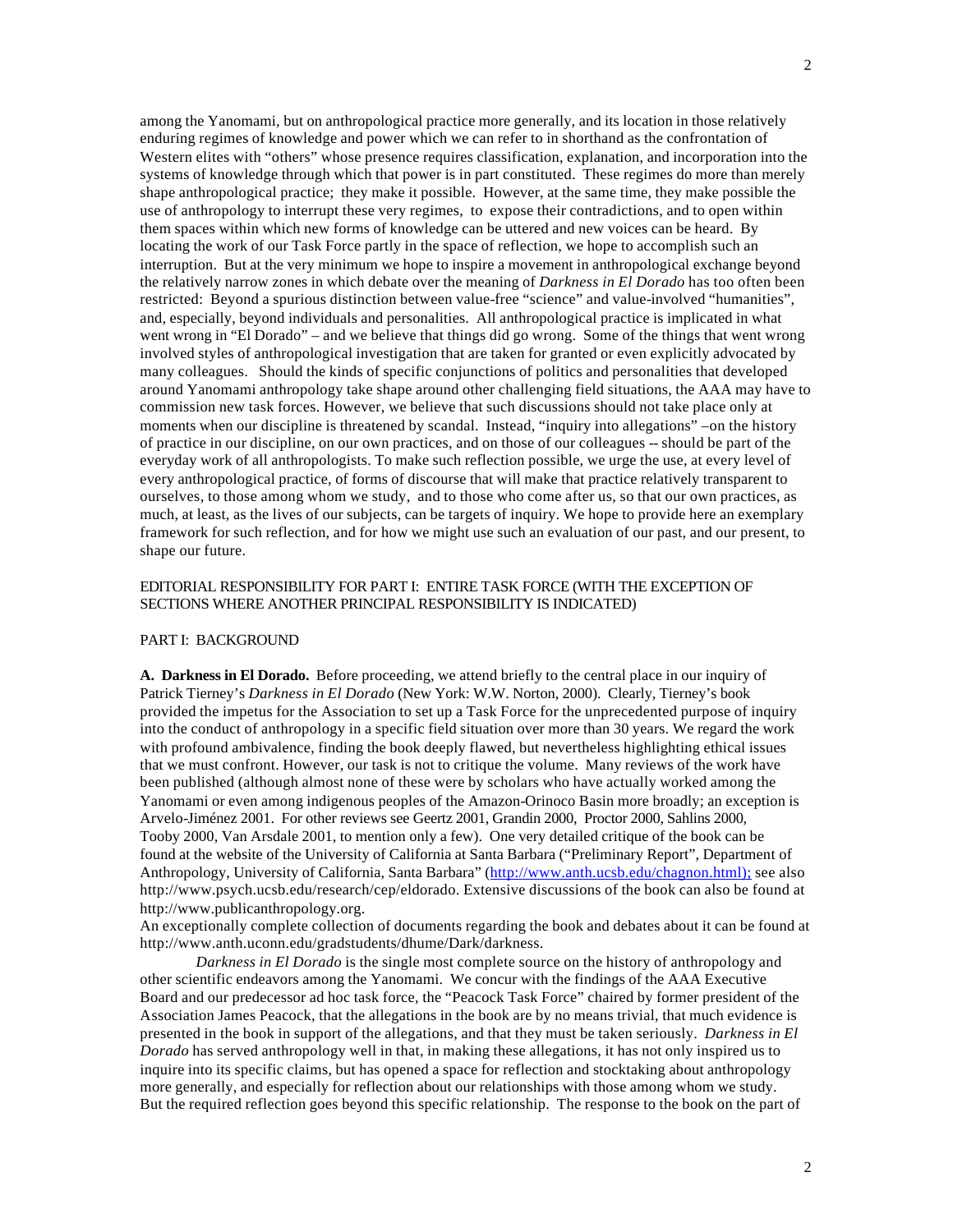3

the U.S. anthropological community – which often simply reproduced the highly polemical tone of the book – is itself worthy of our attention, raising questions about the nature of our disciplinary community within the United States and the ways in which we engage with one another's work. Further, we must attend carefully to the responses of colleagues internationally, who have asked why American anthropologists are moved to action by an attack from outside the profession, but not by the collegial inquiry and concerns of our fellow anthropologists in other countries. We are aware that many of the allegations raised by Tierney's book have been raised before by other scholars and journalists, including Brazilian and Venezuelan colleagues. We are thus moved to reflection about our relationships with our colleagues around the world and especially in Venezuela and Brazil. We take *Darkness in El Dorado* seriously and, following suggestions of the Peacock Task Force and the AAA Executive Board, have used it as a framework to guide our inquiry.

**B. The El Dorado Task Force: Charge, Membership, Procedures**. The AAA El Dorado Task Force was constituted by the Executive Board of the AAA at its meeting of February 3  $\&$  4 2001 (see http://www.aaanet.org/press/eldoradoupdate.htm). Louise Lamphere, President of the Association, named 5 members to the Task Force, following the text of the Board motion. These are Jane H. Hill (Chair), Janet Chernela (Chair, AAA Committee for Human Rights and liason to that committee), Fernando Coronil, Trudy Turner, and Joe Watkins (Chair, AAA Committee on Ethics and Liason to that committee). In August 2001 President Lamphere appointed Raymond Hames as a sixth member. The Task Force has had two face-to-face meetings (April 20-21, 2001, October 26-28, 2001) and has also conducted extensive exchange by e-mail and telephone.

Each member of the Task Force has had specific tasks and obligations. All members have made every effort to become thoroughly acquainted with the anthropological literature on the Yanomami in the specific area that they were assigned, consistent with their expertise. In addition to reading in the anthropological literature, we have consulted other materials including newspapers, films, grant proposals, and correspondence. Trudy Turner has conducted research in the James V. Neel Archives at the American Philosophical Society. We have conducted a number of interviews, emphasizing interviews of persons with first-hand knowledge of the Yanomami. As of the preparation of this report, Janet Chernela has conducted formal interviews with Davi Kopenawa Yanomami in Demini Village, Roraima State, Brazil, with Jose Seripino, a representative of the Yanomami from Venezuela, at the Latin American Studies Association meetings in Washington DC, and with Jose Wichato, a Yanomami nurse of Platanal, Upper Orinoco, Venezuela. In addition Dr. Chernela has interviewed leaders of COIAB and CIR, indigenous organizations that represent the Yanomam; and with leaders of CCPY and URIHI, NGOs that bring services to the Yanomami and work on behalf of Yanomami defense. In addition, Fernando Coronil has conducted discussions with Jos $\vartheta$  Seripino, a representative of the Yanomami from Venezuela, and with many other representatives of the Yanomami during the meetings November 20-23 in Shakita (Upper Bisaasi-Teri), Upper Orinoco, Venezuela. Note that only very preliminary results of these meetings are incorporated in this posting (primarily in Chernela's section entitled "The Yanomami of Venezuela: Human Rights Update" in Part C (1) below. Trudy Turner undertook interviews and correspondence with 16 anthropologists and biologists who have undertaken research that involved the collection of biological samples in indigenous populations. A complete bibliography of materials consulted by the Task Force will be provided in the final report. The bibliography will include mention of consultations where we were asked to keep the consultation in confidence.

In taking *Darkness in El Dorado* as a framework, one of the first tasks for the group was to develop a set of priorities for inquiry. The book includes hundreds of specific allegations. Following the Board resolution, the Task Force grouped the allegations into five major sets, and has focussed on a few instances in each set that seemed most amenable to inquiry. The sets are (1) fieldwork practices of anthropologists, (2) representations and portrayals of the Yanomami that may have had a negative impact (3) efforts to create organizations to represent the interests of Yanomami or efforts to contribute to Yanomami welfare that may have actually undermined their well-being, (4) activities that may have resulted in personal gain to scientists, anthropologists and journalists while contributing harm to the Yanomami, and (5) activities by anthropologists, scientists and journalists that may have contributed to malnutrition, disease, and disorganization. In addition, we have considered allegations relating to medical research and medical emergencies among the Yanomami. In this preliminary report we include a sample of our results. The method of inquiry that we have settled upon is the case study. The format for these studies is as follows. First, we lay out the relevant texts and other information, such as personal communication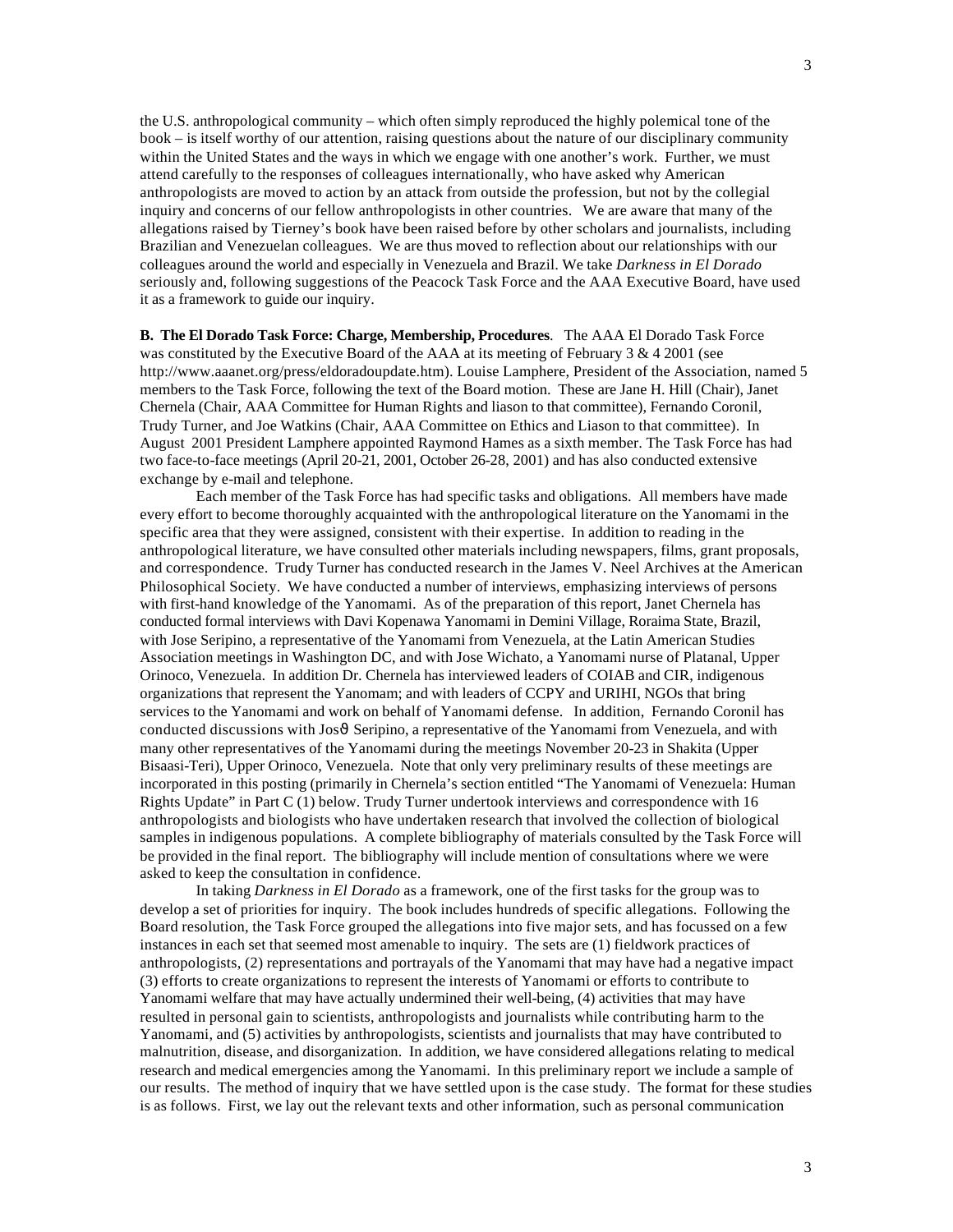information, that we have collected. We lay out what we think happened, and why we think it happened. We then discuss the lessons that the case holds for anthropological practice and the training of anthropologists.

# EDITORIAL RESPONSIBILITY FOR PART C: MAJOR RESEARCH CONTRIBUTIONS BY JANET CHERNELA AND RAY HAMES, WITH SUPPLEMENTARY EDITORIAL CONTRIBUTIONS BY THE OTHER TASK FORCE MEMBERS

**C. The Yanomami**. The Yanomami Indians are located in the *municipio* (county) of Alto Orinoco, Amazonas, in southern Venezuela, and also in north-central Brazil in the states of Roraima and Amazonas. "Yanomami" is the usual representation of the name of the tribe in Venezuela and in Brazil. There are at least five major subgroups of the Yanomami (Yanomamö, Yanomam, Ninam, Sanumá, and Aica; see Map). There are also various regional communities within the linguistic groups. The Yanomami are semisedentary forest dwellers, inhabiting communal longhouses, known as *shabonos*, ranging in number of inhabitants from 30 to 350. Shabonos are in turn linked by kinship, alliance, and proximity.

 The population of the entire group is uncertain; recent estimates range up to 27,000. The Venezuelan population in 1992 was reported as 15,193 in 150 villages (@-venezuela web site). The Brazilian population is approximately 11,000. There is a good deal of movement by Yanomami back and forth across the international boundary.

The Yanomami practice a number of low-impact subsistence activities, including hunting, gathering, and small-scale cultivation, mainly of plantains and root crops. About 70-75% of protein is acquired by hunting, fishing, and collection. In Brazil, recent policy is that bases occupied by health care workers and employees of FUNAI (*Fundação Nacional do Indio*) do not distribute food to the Yanomami. Hunting is still a primary source of meat for those Yanomami who do not live in areas that have been destroyed by goldmining. Because Yanomami resource use is extensive, rather than intensive, the natural regeneration dynamics of the forest is unimpeded, although there is much evidence that the Yanomami landscape is as "anthropogenic" as any other in the tropics (Smole 1976). The dramatic exceptions are the areas in Brazil that have been devastated by goldmining operations.

The Yanomami of Venezuela have had a long history of direct and indirect contact by outsiders (although they have been less strongly affected by outsiders, especially in recent years, than the Brazilian Yanomami). The first reports we have of the Yanomami come from the Bobadilla expedition of 1789 (de Civrieux 1970). Brief descriptions of the Yanomami by later explorers are found in Schomburgk (1840), von Humboldt (1967[1859]), Koch Grünberg (1965 [1917] and Rice (1921). Smole (1976) argues that the Yanomami were probably directly and indirectly affected by slaving and rubber tapping incursions beginning in the late 1800s and early 1900s which decimated many of the riverine dwelling native peoples along the upper Orinoco and its major affluents. There is evidence to suggest that the Yanomami were able to avoid some of this catastrophic contact because they were remote interfluvial dwellers at the time. Ethnohistorical data suggests (Chagnon, 1997) that the Yanomamö have been expanding into the riverine vacuum created by initial contact over the last eighty to ninety years. There was some short-term rubber tapping in the area in the 1930s. Sustained contact by outsiders probably began in the 1950s with James Barker's entry into various places such as Ocamo, Platanal and Mavaca on the upper Orinoco. Barker was a New Tribes Missions linguist whose goal was to learn the Yanomami language, translate the Bible into the Yanomami language, and to assist in the creation of a string of New Tribes missions in the area. Soon after Baker arrived, the Catholic Salesian Order of missionaries arrived in the area and began to compete for Yanomami souls with the New Tribes Missions, often setting up their missions on the opposite side of the river where New Tribes missions were located. In the 1950s Otto Zerries (1955, 1964) was the first ethnographer to work among the Yanomamö (it should be noted however, that James Barker published scholarly ethnographic accounts of the Yanomamö in major Venezuelan anthropological journals, e.g., Barker, 1953). In the 1960s a sustained era of ethnographic research was initiated by Napoleon Chagnon and Jacques Lizot.

Sporadic government presence in the area began in the late 1950s when malaria health services workers began to visit Yanomamö villages along the upper Orinoco. Government presence became more sustained following growth of missionary work in the 1960s, leading to permanent installations along the upper Orinoco (at Tamatama, La Esmeralda, Ocamo, Mavaca, and Platanal and in the Parima highlands). Commercial penetration into the area has been sporadic. In the 1950s and 1960s occasionally petty traders would work their way into the area to trade with the neighboring Ye'kwana and Yanomamö villages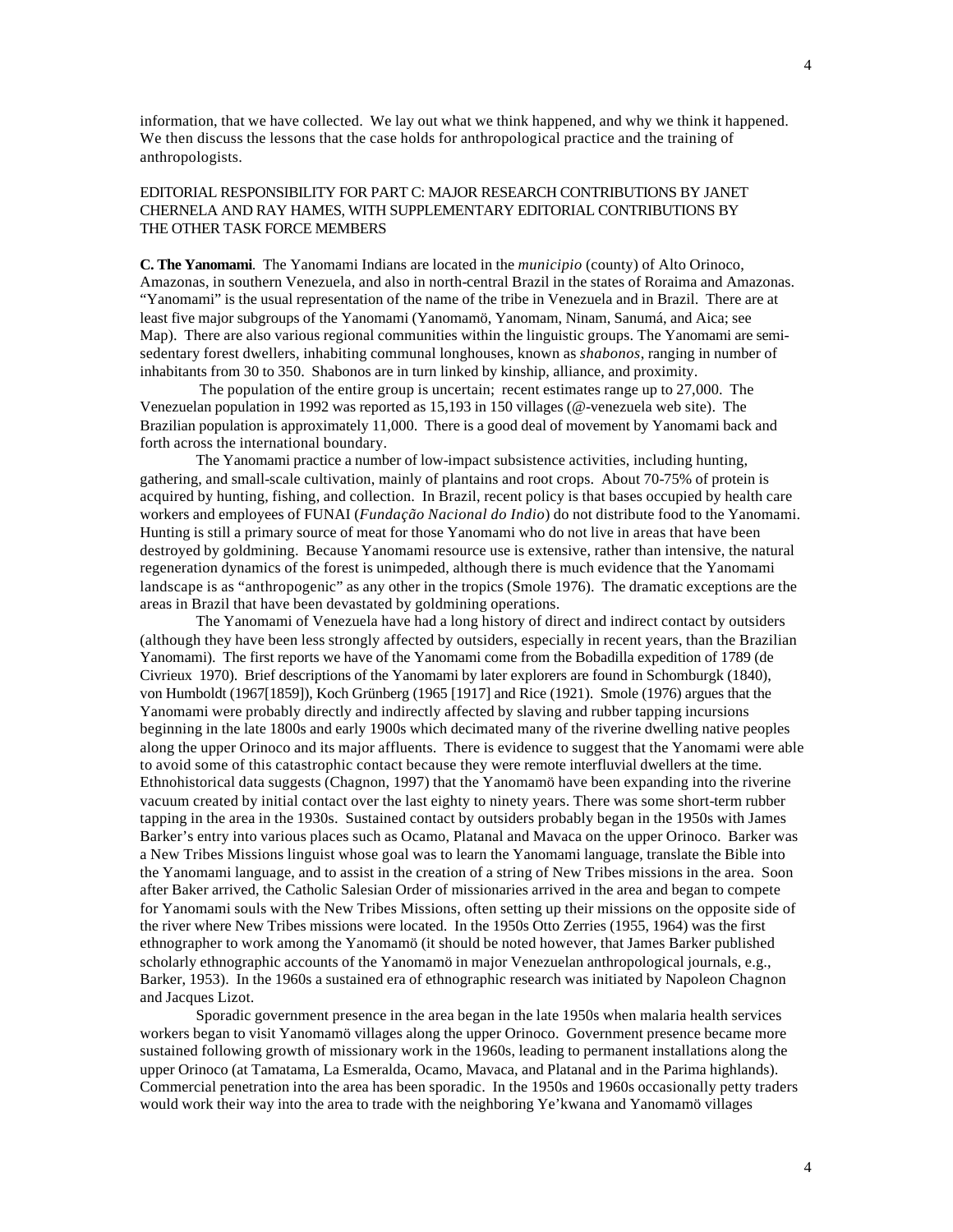associated with Ye'kwana villages (Arvelo Jiménez, 1971). Very little exchange occurred between the Yanomamö and traders because the Yanomamö had little to offer. Today, commerce between outsiders is largely restricted to major mission and governmental sites and it is effectively regulated by *Guardia Nacional* units at La Esmeralda and elsewhere.

The current legal status of the Venezuelan Yanomami is as follows. In 1991, following upon recommendations made by an international conference on the Yanomami held in Caracas in 1990, President Carlos Andres Pérez issued a decree (No. 1635) establishing the Reservo de Biosfera Yanomami/Parque Nacional Parima-Tapirapeco (PNPT). The Reservo de Biosfera is established under a UNESCO program for biosphere preserves and, at over 30,000 square miles, is slightly larger than the PNPT. The PNPT encompasses all of the lands used by the Yanomami during recent history (J. Cardozo, personal communication, 5-25-01). No more than 30-40 non-Yanomami live in the region (J. Cardozo, personal communication, 5-25-01). Within the PNPT the Yanamami possess *derecho de usufructo en perpetuidad* 'use rights in perpetuity'. They are the only indigenous group in Venezuela that has this level of land rights and land protection. However, they do not hold title to the land. They cannot dispose of it, nor can they sell the land or rights in it (such as mineral or timber concessions). Furthermore, their rights to development within the PNPT are constrained: they cannot use technologies or methods of exploitation (such as new types of fish poison or dynamite) that are not part of their customary techniques of exploitation as determined by the government at the time of the establishment of the PNPT. The use of firearms is apparently permitted. Arvelo Jim $\vartheta$ nez and Cousins (1992) suggest that there are many problems with the level of land protection afforded by the RBY/PNPT. In addition to the National Park and Biosphere Reserve and the State governments, the *municipio* of Alto Orinoco is designated as an indigenous muncipio with representatives from Ye'kwana and Yanomami. The current *alcalde* is Jaime Turon, who is Ye'kwana.

Since the first announcement of the publication of *Darkness in El Dorado*, the Venezuelan government has closed the RBY/PNPT to all but official government visitors (November 17, 2000, "Statement by the Office of Indigenous Affairs of Venezuela (DAI) Concerning the Allegations of the Book *Darkness in El Dorado*", 99th Annual Meeting of the American Anthropological Association, November 17, 2001).

In addition to their rights as users in perpetuity of the RBY/PNPT, the Yanomami have the status of *indígenas* under Title II, Chapter VIII, articles 119-126 of the Venezuelan Constitution of 1999 (revised and corrected 2000). These articles guarantee rights to language, culture, religion, social organization, political organization, economic practice, and land adequate to develop and guarantee their forms of life, with the state charged to use resources on indigenous lands without infringement on this guarantee. In addition, as indigenous people they are guaranteed rights to health care that takes into account their specific cultural needs, and to culturally appropriate bilingual education. Under Title II, Chapter VIII, by virtue of birth on Venezuelan soil or having a father or mother born on Venezuelan soil, the Yanomami, like all indigenous people, are full citizens with all of the rights of citizens specified in Title III and other sections of the Venezuelan constitution.

Beyond participation as citizens in all levels of political process, Yanomami representatives participate in organizations of indigenous peoples, including ORPIA (*Organización de Representativos de los Pueblos Indígenas de Amazonas*) and CONIVE (*Consejo Nacional de los Indios de Venezuela).* Many Yanomami are also organized through a trade and marketing cooperative, SUYAO (*Shaponos Unidos Yanomami de Alto Orinoco*), initially established with support from the Salesian Mission but now fully independent and run by Yanomami, who may solicit advice from the missionaries. A number of Yanomami have settled at the mission stations, where health care and education is available. There is now a small cadre of Yanomami who are literate and who even have advanced training in fields such as nursing. Some Yanomami are active in local and state-level politics beyond the indigenous organizations specifically.

In spite of constitutional guarantees in support of the well-being of the Yanomami, serious problems remain (see, for instance, Colchester and Watson 1995; U. S. Department of State, Venezuela Country Report on Human Rights Practices for 1998). Pursuant to a judgement of the Interamerican Court in 1996 that Venezuela failed to protect its Yanomami citizens against incursions from Brazil that led to the murder of at least 16 Yanomami at Haximu (Hashimo-teri, in Chagnon's spelling) on August 15, 1993), the Venezuelan government has agreed to provide health care to the Yanomami by funding new health posts in isolated regions, with the goal of providing access to basic health care to 80% of the Yanomami population. This plan is still under discussion and has not been implemented (J. Cardozo personal communication 5-25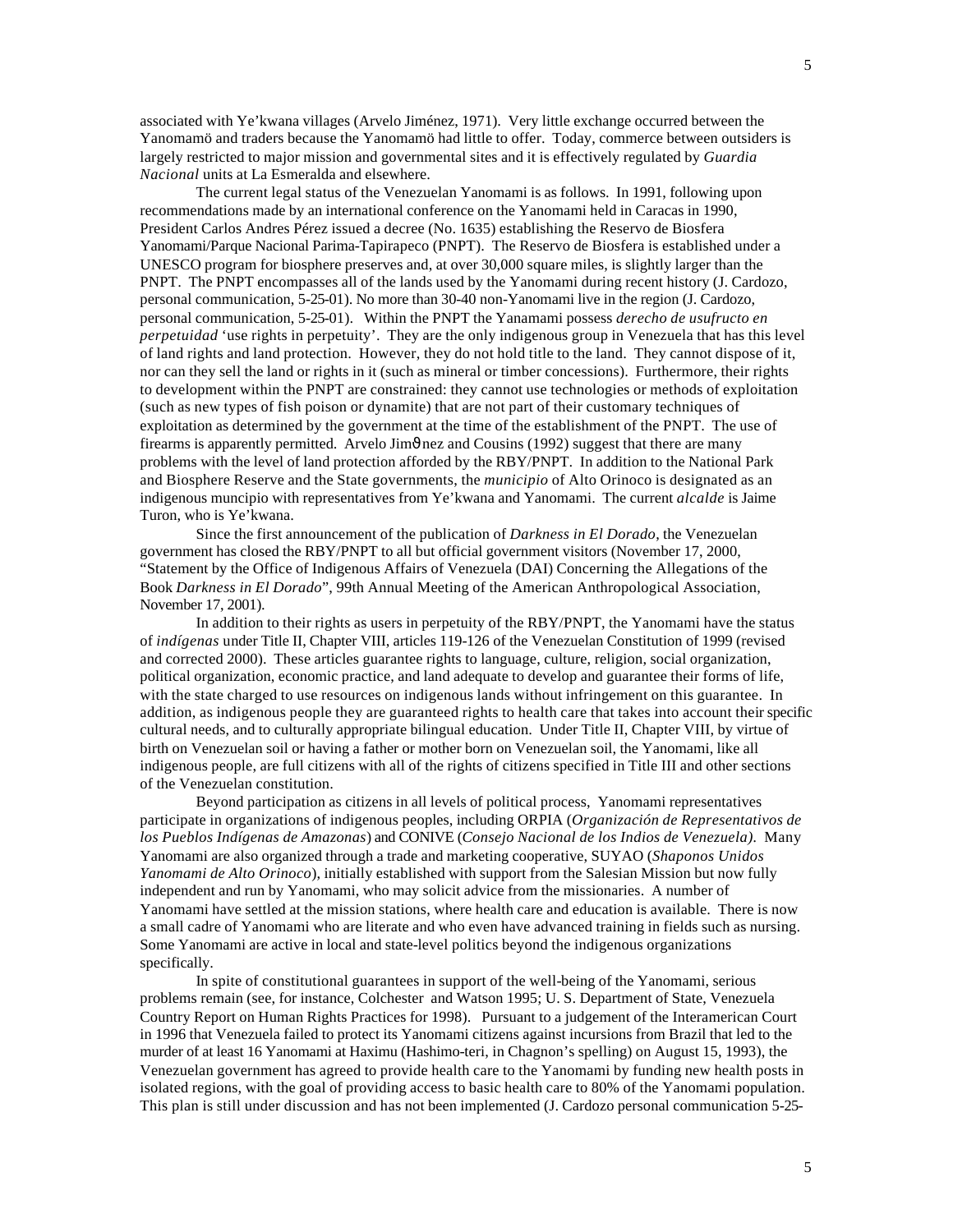01). Yanomami who live near the international border often cross into Brazil to seek health care at clinics there run by NGO's discussed below. Adequate access to health care is clearly a major concern for the Yanomami (Chernela, interviews with Davi Kopenawa and Jose Seripino; see also Chernela's Human Rights Update below). We note that the Venezuelan Constitution now specifies health as "a fundamental social right and obligation of the State, which will guarantee it as a part of the right to life." (Title III, Chapter V, Article 83).

The approximately 11,000 Yanomami in Brazil live primarily in indigenous zones administered by FUNAI (*Funda*Η*ao Nacional do Indio*), primarily in the *Terra Indigena Yanomami* in the states of Roraima and Amazonas. This territory, established in 1992 by the federal government of Brazil, comprises 9,664,975 ha, guaranteed in usufruct to the Yanomami. Under the Brazilian Constitution of 1988, revised in 1999, Indians are full citizens by virtue of birth on Brazilian soil or by virtue of having either a father or mother born in Brazil. Indians have certain special constitutional rights: They are permitted to use indigenous languages in public education (Title VIII, Chapter III, Section I, Article 210, Paragraph 2). The state is assigned special responsibility for protecting indigenous cultural expression (Title VIII, Chapter III, Section II, Article 215. Title VIII, Chapter VIII, *Dos Indios*, is devoted particularly to indigenous land rights; Indians are granted "originary rights" over their traditional territories, to which they have exclusive usufruct. At present, only the National Congress can authorize hydrolectric projects or mining on these territories. A special provision permits the removal of Indians from their territories, by act of the National Congress, in an emergency (the only case mentioned is that of epidemic), with immediate return guaranteed once the period of risk is over.

The zone inhabited by the Brazilian Yanomami is of strategic and geographic import, and the legitimacy of the demarcation of Yanomami lands specified in 1992 continues to be challenged by powerful interests including representatives in the state and federal governments. Yanomami territory is the site of the water divide between two major river systems, the Orinoco system to the north in Venezuela and the Rio Branco system to the southeast in Brazil. The area was relatively isolated until invasions in the 1980's by gold miners, which continue today.

From 1910 until 1970 contact between the Yanomami and national Brazilian society was intermittent or small-scale. However, a number of permanent posts were established in the region beginning in 1940 by mission orders and the *Serviço de Proteção aos Indios* (SPI), now known as FUNAI. As foci of manufactured goods and health care, these permanent centers served to stimulate processes of sedentarization among formerly nomadic peoples.

Large government projects reached the Brazilian Yanomami in 1971 (Ramos 1995) when the Plano de Integra*ç*ão Nacional (PIN) was instituted to integrate the northern frontiers into the ambit of commerce and modernity that characterized the Brazilian south. One component of this program was the Perimetral Norte (northern perimeter roadway), constructed between 1973 and 1976 through the southeastern sector of Yanomami territory. Much of the PN is now abandoned. However, some remnants continue in use and constitute a principal entry way into the Yanomami area for ranchers and other invaders. By 1981 colonization projects brought into the region settlers, sawmills, and goldminers. In addition to demographic losses due to diseases, the invasions brought social disintegration and environmental destruction. Colonization projects constitute an expanding frontier that, unless curbed, threatens the integrity of Yanomami society and territory (see Saffirio and Hames (1983) and Chernela (1988) on the impact of the northern perimeter roadway).

In the latter part of the 1970's newly available public satellite imagery called the attention of mining interests to the Parima Range. Within a few years, prospecting rights and mineral concessions covering every portion of Yanomami territory were officially registered with the national Mineral Production Department (DNPM). Until the present time, active mining and exploration has been blocked by regulations prohibiting mining in indigenous areas – although recently-proposed legislation threatens to remove these legislative obstacles. Small-scale "wildcat" mining, however, was well underway by the mid-1980's. The progressive invasion of wildcat prospectors, the *garimpeiros*, was disastrous. In 1985 President Sarney, responding to pressure from the mining lobby, issued decrees reducing the area of demarcated Yanomami territory. By 1987 a notorious "gold rush" was underway, with approximately 40,000 wildcat miners estimated to have entered Yanomami territory between 1987 and 1992. This is four times the population of Yanomami. The invasion brought violence, disease, social chaos, deforestation, and the pollution of land and water. Miners served as dispersal agents of contagious diseases such as measles, influenza, whooping cough, and venereal disease. Morbidity and mortality rates soared among the Yanomami.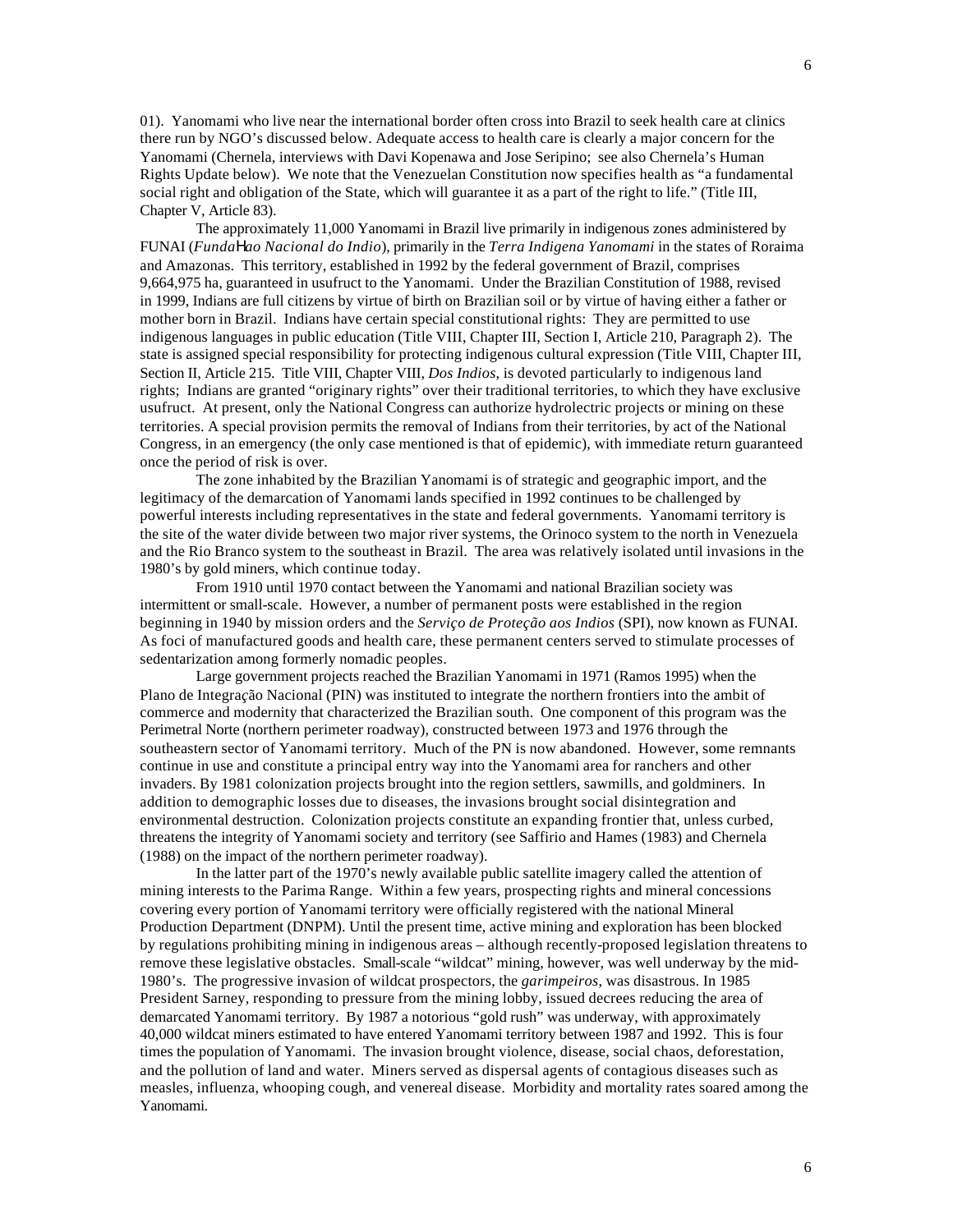Miners were concentrated in the riparian forests of the affluents of the Rio Branco. They entered the area by means of clandestine airstrips or along the water courses. With the demarcation and registration (*homologa*Η*ão*) of Yanomami lands in 1992, prospectors were removed by federal forces. Over one hundred clandestine airstrips created by miners in the Yanomami area were destroyed. Yet many prospectors remained. Among them were those on the upper reaches of the Rio Mucajai near the Venezuelan border in the vicinity of Haximu. In 1993, after the official removal of miners from the area, remaining illegal miners massacred seventeen Yanomami from Haximu, including children. Survivors of the massacre at Haximu fled in several directions, with a number finding refuge with relatives in the nearby villages of Totoobi and Homoxi. Two miners were found guilty on charges of genocide and sentenced accordingly. This judgement was challenged in July 2000 but was sustained in September 2000. Haximu is in Venezuela, and the Venezuelan government sent investigating commissions to the area. Venezuelan Yanomami accused the Venezuelan government in the Interamerican Court of failure to defend them against border incursions (the Venezuelan government has one small army post in the Parima region). The court ruled against Venezuela, and the Venezuelan government has been ordered by the court to compensate the Yanomami. The form of compensation is a plan for improved health care in the region (see above), that has yet to be implemented.

In spite of laws to the contrary, miners still carry out clandestine activities on Yanomami lands in Brazil. FUNAI openly recognizes the ongoing illegal presence of miners (personal communication to Chernela, July 2001), but is constrained by resource limitations. Miners therefore remain with impunity in the most remote regions.

Military bases provide additional problems. Although conscription among the Yanomami has stopped, complaints of sexual abuse near military facilities continue. More military bases are planned by the government but are opposed by the Yanomami, the CIR (*Conselho Indigena de Roraima*, an indigenous organization representing the Yanomami of Roraima), and advocates of indigenous rights.

Several NGOs, based in Boa Vista, carry out health and educational projects in the Brazilian Yanomami territory. In Venezuela medical care is available only at mission posts, so many border-region Venezuelan Yanomami cross the border for health care.

CCPY (*Comissao Pro-Yanomami*, originally "Committee for the Creation of the Yanomami Park"), an NGO formed in defense of Yanomami land rights in the 1980's, now carries out an educational project for bilingual literacy. It reports 91 literate Yanomami. CCPY develops pedagogical booklets or readers, written by Yanomami and edited and selected by anthropologists and pedagogues. The content of the readers is thus closely related to Yanomami knowledge and concerns, in contrast to the conventional materials used in state education programs.<sup>i</sup>

URIHI, based on a Yanomami term glossed as "forest", is an NGO that emerged from CCPY. The two have overlapping boards of directors that include the anthropologists Bruce Albert and Alcida Ramos. URIHI works with the Brazilian government to bring health care to the Yanomami. In April 2001 they held the first conference on Yanomami health in Boa Vista. Since URIHI began working among the Yanomami, infant mortality has dropped dramatically and malaria has been brought under control in a number of areas. However, problems of tuberculosis and other upper respiratory infections continue. Moreover, 100% of all Brazilian Yanomami tested positive for onchocerciasis (African River Blindness), and are undergoing regular treatments.

The work of these two NGOs is exemplary and should be considered as a model for what might be accomplished in Venezuela.

(In addition to references cited above, see also Chernela 1988, 2000, 2001).

C(1) Human Rights Issues Concerning the Yanomami in 2002. Editorial Responsibility: Janet Chernela (chernela@fiu.edu) (This two-part report also appears on the web site of the AAA Committee for Human Rights)

The Yanomami of Brazil: Human Rights Update *Janet Chernela, Chair Committee for Human Rights American Anthropological Association* LAND RIGHTS The Yanomami Territory, created by the Brazilian state in 1992, is under a number of threats.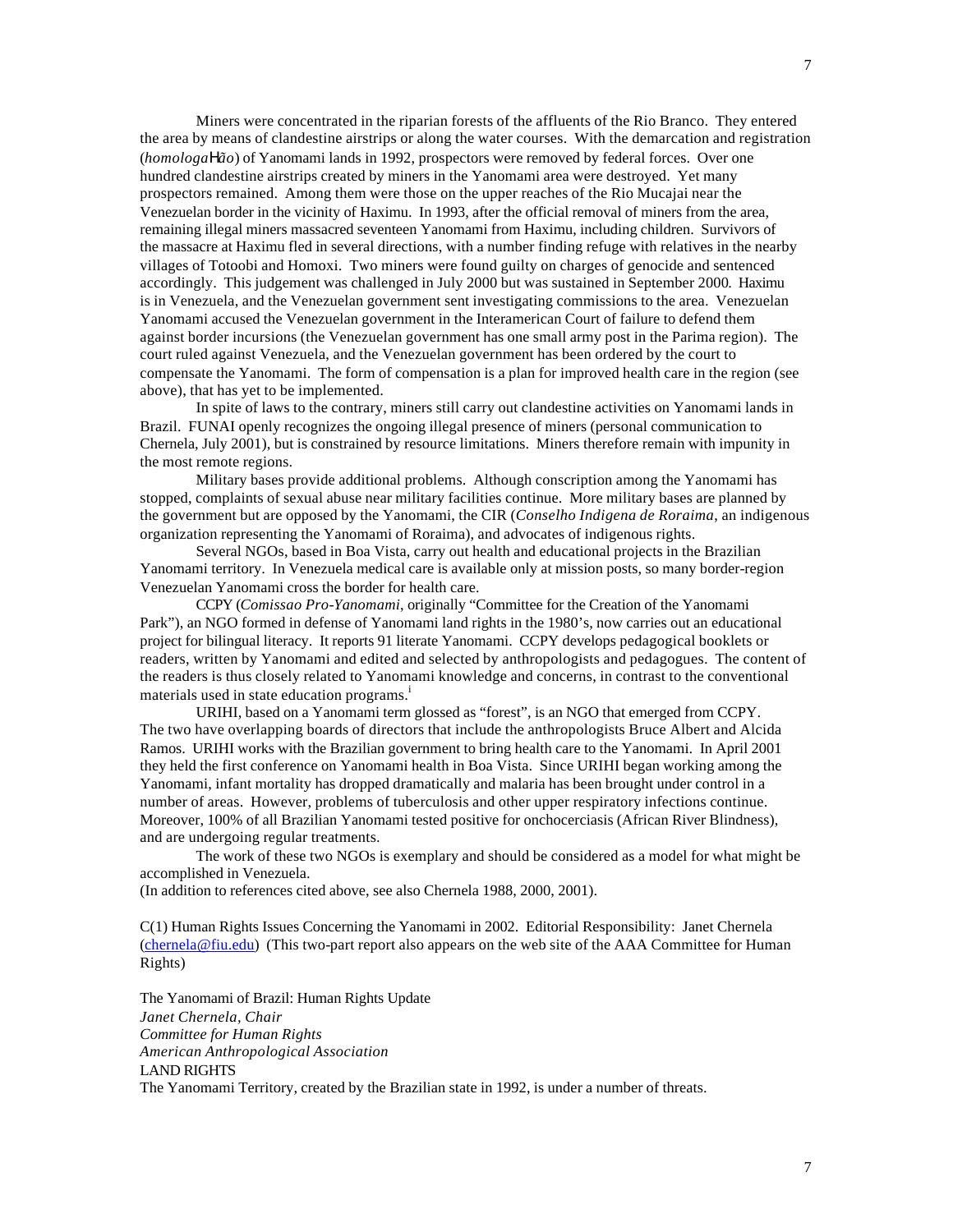1. Since 1994 the agency charged with indigenous affairs in Brazil, known by the acronym FUNAI, has presented numerous claims of land invasion on behalf of the Yanomami in regional federal courts. Among these include approximately ten that demand the removal of colonists practicing ranching or agriculture within the reserve. Recently (June  $1 \& 2, 2001$ ), 143 Yanomami representatives met in the village Yawaripe to discuss removal of ranchers along the margins of Brazil Road 210, also known as Perimetral Norte. According to reports by the state indigenous association CIR, (Council of Indigenous Peoples of Roraima), Yanomami arrived in war paint and armed with bows and arrows. A "confrontation" was "narrowly avoided," according to these reports, by the timely arrival of FUNAI representative Manuel Reginaldo Tavares. One participating Yanomami, Marino Yanomami, asked this rhetorical question: "Must we present official documentation of our complaints daily [before action is taken]?" The episode illustrates the transition in Yanomami strategies from civil action to performative measures, and evidences failures in the participatory political process, guaranteed to the Yanomami and all other indigenous peoples in the 1988 Brazilian constitution.

2. The Yanomami estimate approximately 2,000 wildcat gold prospectors illegally operating within their territories. FUNAI is aware of this, and, in media interviews, acknowledges the presence of "between 400 and 1000 illegal miners operating within Yanomami territories." These intruders have long been recognized as sources of disease and social destruction. In October of 2000, the deaths of four Yanomami and one miner were linked to clashes with miners. In response to that tragedy a petition to then-FUNAI President Glenio da Costa Alvares, and signed by 78 Yanomami, demanded the immediate removal

of miners. FUNAI proposed a "Permanent Monitoring Plan" (Plano de Vigilância Permanente); this plan received the backing of CCPY (*Comissao Pro-Yanomami*), an advocacy NGO that has worked with the Yanomami for 25 years. Yanomami spokespersons to the media recalled the massacre of Haximu of 1993 and the importance of avoiding such disasters. Although FUNAI is the federal agency responsible for removal of these trespassers, to do so it requires resources from the federal government, as well as participation of the Minister of Justice and federal law enforcement agents (Policia Federal).

3. A strong mining lobby would pass legislation allowing for mining in indigenous territories; the Yanomami lands in the states of Roraima and Amazonas would be among those most affected. A powerful legislative proposal (Projeto Ley 1610/96), introduced by Senator Romero Juca of the state of Roraima where the majority of Yanomami lands are located, is still under consideration. It has been approved by the Senate and received amendments in the House of Representatives. It must receive further approvals, including the Commission of the Environment and Minorities; if approved in these it would pass to the Commission of Constitutional Justice and then to the Congress.

4. Three military bases now exist inside the reserve, and others are planned. The Yanomami have formally registered, through FUNAI, the governmental body in charge of indian affairs, sexual abuses by army recruits against Yanomami women at Surucucu, a large military base with several resident shabonos. The United Nations has stipulated that national security does not justify a failure by states to guarantee the rights of indigenous peoples.

5. The position of the military regarding the reserve is ambiguous. In March of 2001, the Minister of Defense, Geraldo Quintao, called the demarcation of the reserve a "mistake." Although this was quickly corrected, much of the Yanomami reserve falls within the zone "Calha Norte," a strip that includes all lands 60 kms from the northern borders of Brazil; these lands are under military and national security jurisdiction.

6. A number of "conservation areas" exist inside the reserve. By law, units of conservation are under the protection of the national environmental agency, IBAMA, not the national bureau of Indian affairs, FUNAI. This, and the relaxed definition of one type of reserve (the FLONA, or National Forest), which allows for economic activities of all kinds, could threaten the integrity of the reserve. It is of concern, for example, that among the most vociferous supporters of the National Forest are lumber interests. Moreover, a National Park that also overlaps with the Yanomami reserve, carries with it the greatest amount of activity restrictions.

December, 2001.

The Yanomami of Venezuela: Human Rights Update

1. This list of concerns is based upon interviews with Yanomami and with representatives of the Venezuelan government in attendance at the National Conference of Yanomami, held in the Yanomami village Shakita (Bisaasi-teri), Upper Rio Orinoco, November 20-23, 2001. The concerns refer to wording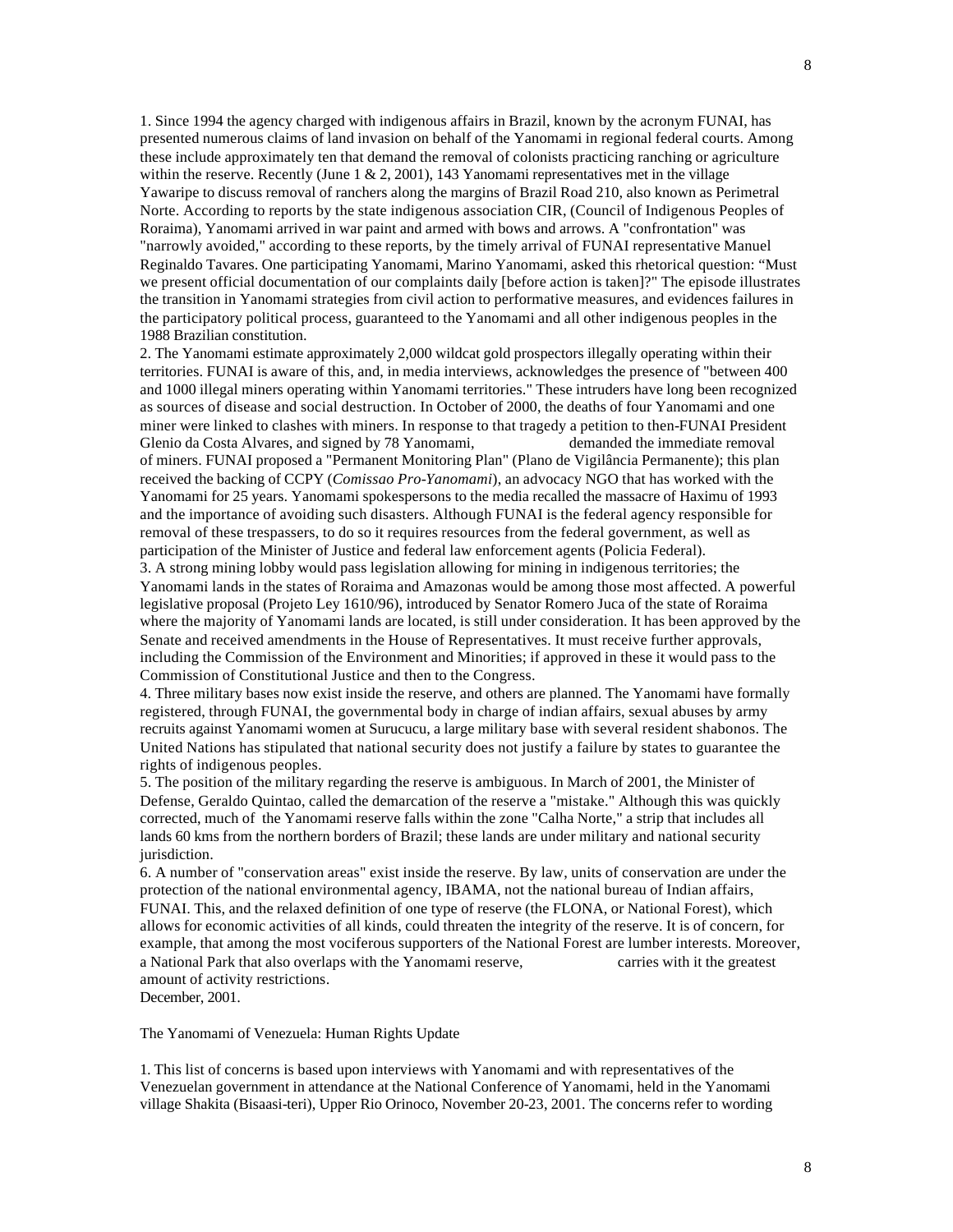from the 1999 Venezuelan Constitution and this National Conference of Yanomami. The meeting was attended by 300-500 Yanomami (depending upon reporters' estimates and the fluidity in attendance) with 25 representatives from the Ministries of Health, Education, Environment, Indigenous Affairs (part of Educational Ministry), as well as high-ranking members of the legislature, the National Guard and the Army.

## 2. INDIGENOUS RIGHTS AND THE NEW CONSTITUTION

In terms of indigenous rights, the new Venezuelan constitution, adopted in 1999 and revised and corrected in 2000, may be regarded as a model. It recognizes the Venezuelan state as having a pluralism of ethnicities and polities. According to Tit. III, Art 21, "All people are equal under the law" (this differs from constitutions elsewhere in Latin America). It guarantees the inalienable rights of indigenous peoples to their lands, their lifeways, self-governance, and political participation in every phase of civil life. It considers health to be a fundamental social right of all citizens, and the obligation of the government to provide it. Suffrage is a right of all peoples, and is not contradictory to indigenous identity or communal land rights. 3. HEALTH CONDITIONS AND SERVICES

According to the constitution, health is a "fundamental social right; an obligation by the state to guarantee health as part of the right to life. All people have the right to health care and sanitation" (Tit. 3, Art 83). However, medical attention in the Yanomami area is minimal. Mortality figures for Yanomami in Venezuela are far higher than those for Yanomami in Brazil. There are fewer than ten health posts for a 30,000 square mile area in which Yanomami communities are dispersed. The health posts are understaffed with poorly trained personnel and high turnover; few health workers speak Yanomami. Venezuelan Yanomami near the Brazilian border cross it with frequency to obtain health care. This is a source of concern to the Venezuelan government.

# 4. POLITICAL PARTICIPATION

The Yanomami are guaranteed the right to vote by the constitution. However, in order to vote, a citizen must have an official identity card. Most Yanomami do not. The notable exception to this generality are theYanomami who are allies of the mayor. In the absence of a neutral mechanism to register the Yanomami as citizens, the process of registration is in the hands of politicians whose interests it is to provide identification to supporters. Although Yanomami representatives and advocates petitioned DIEX (Dirección de Identificatión de Extranjería) to provide itinerant boats with registration capabilities, the petition was rejected.

#### 5. LAND TENURE

All indigenous peoples are guaranteed the right to demarcate their lands by September of 2002. The process of demarcation requires mapping of resident areas, use areas, ancestral areas, sacred areas, etc. It also requires a complete census of peoples claiming the identity "Yanomami." Neither mapping nor census activities have begun. The Biosphere Reserve of the Upper Orinoco is inhabited by indigenous groups of several ethnicities. These groups could find themselves in positions of vying for portions of the reserve. The neighboring Ye'kwana (Makiritare), whose numbers are lower than the Yanomami, have begun the demarcation process; it is possible that conflicts could arise.

A National Park, the Parque Nacional Parima-Tapirapoco, was established in 1991. The environmental category "National Park" carries with it the greatest amount of regulation. In Venezuela, for example, even extractive activities such as hunting are regulated. The park coincides with the distribution of Yanomami settlements. Human rights advocates of the Yanomami perceive Yanomami land rights as having precedent over environmental regulations. This is not the position of members of the Environmental Ministry who emphasize the prior existence of the park. One possible accomodation, recommended by one interviewee, is a redefinition of a national park, that would recognize the needs of the Yanomami. December 12, 2001

C(2). Interview with Davi Kopenawa Yanomami. Research and editorial responsibility: Janet Chernela

#### **Interview with Davi Kopenawa**

Recorded in Demini, Parima Mountain Range, Brazil, June 7, 2001 by Janet Chernela

This interview was conducted June 7, 2001, in the Yanomami village of Demini, Parima Highlands, Brazil. Arrangements for the interview were made through CCPY, a Brazilian non-governmental organization (NGO) working on behalf of the Yanomami. (Specific personnel of CCPY who provided assistance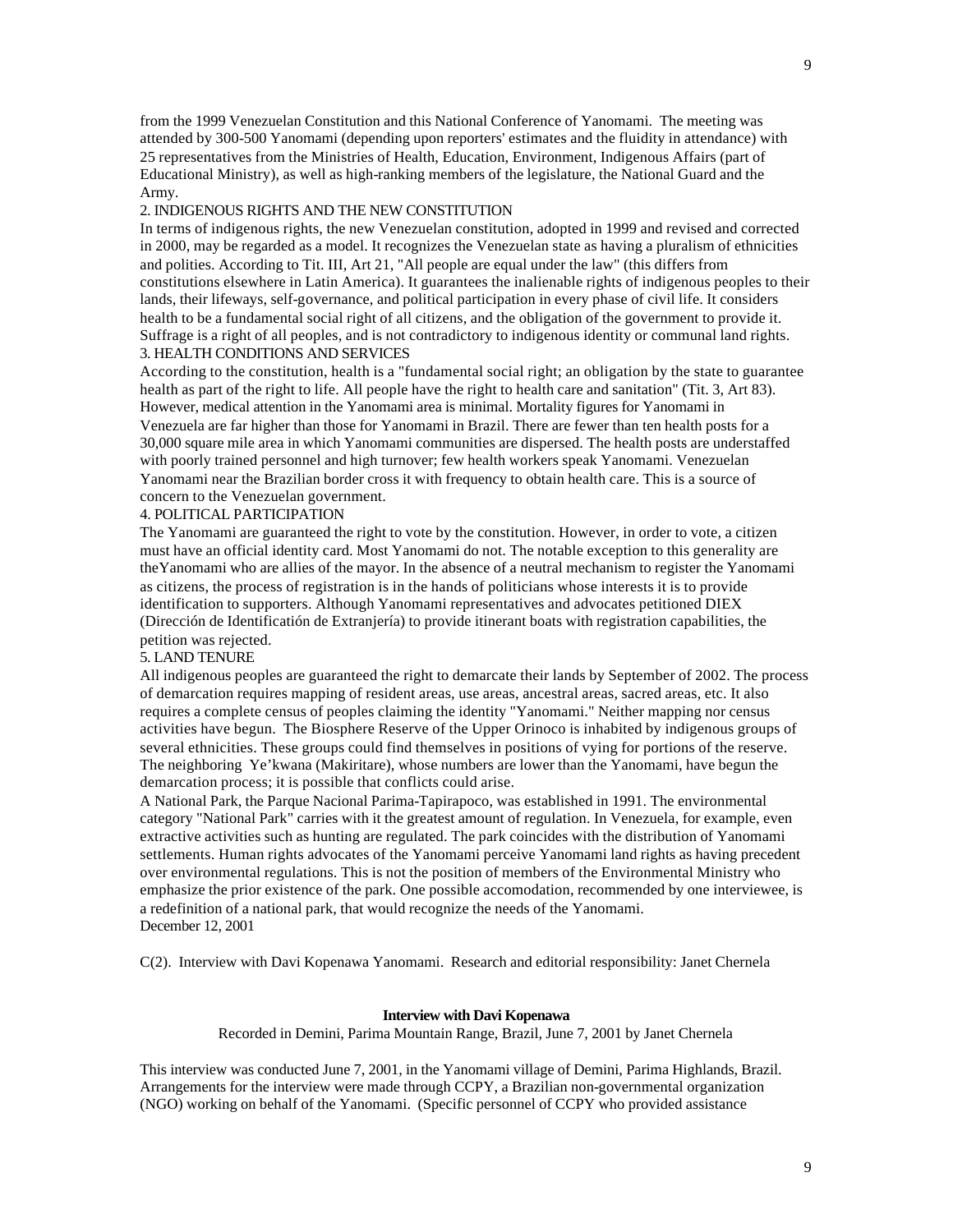included Marcos Wesley de Oliveira, Bruce Albert, Alcida Ramos, and Ari Weidenshadt.) In this I relied on long-term contacts with CCPY and their abilities to reach Davi by radio. Although Davi now lives in Demini, he is from Totoobi, where, as a child of 9 he was vaccinated by the Neel team. In the measles epidemic of 1968 Davi lost his mother and siblings. He and his older sister are the only remaining members of his immediate family. Both recall having supplied blood to the researchers.

I was accompanied in this interview by Ari Weidenshadt of CCPY, who participated actively in the discussion.

Davi understood that he was invited to speak to the AAA membership in this interview and refers to the Association in the course of his talk. I invited Davi to participate in what I called "reciprocal interviewing." Davi only exercised his privilege to question me toward the end of the interview.

Davi was quite familiar with the debate over *Darkness in El Dorado*. Indeed, he had met with Tierney and had shared views on the debate with Bruce Albert and Leda Martins (both participants in the Borofsky Rounds). Leda Martins (2001) cites an interview she conducted with Davi and other Yanomami visitors to a conference in the city of Boa Vista.

The interview was conducted in Portuguese and recorded on audio and video-tape. Paragraphs, titles, and bracketed comments were added. The translation into English is my own. In some cases I included Davi's choice of Portuguese terms so that his intent could be reviewed in the future.

#### VIDEO:

#### Janet Interviews Davi:

Davi: An anthropologist entered Yanomami lands in Venezuela. Many people know about this. ...This book told stories about the Yanomami and it spread everywhere. So I remembered it when our friend [unnamed anthropologist] mentioned his name. When that young man spoke the name I remembered. We called him Waru. He was over there in Hasabuiteri... Shamatari...A few people -- Brazilian anthropologists -- are asking me what I think about this.

Anthropologists who enter the Yanomami area -- whether Brazil or Venezuela -- should speak with the people first to establish friendships; speak to the headman to ask for permissions; arrange money for flights. Because nabu (the white) doesn't travel without money. Nabu doesn't travel by land. Only by plane. It's very far. So he's very far away, this anthropologist who worked among the Shamatari. Those people are different.

He arrived, like you, making conversation, taking photos, asking about what he saw. He arrived as a friend, without any fighting. But he had a secret. You can sleep in the shabono (longhouse), take photos, I'm not saying no. It's part of getting to know us.

But, later what happened was this. After one or two months he started to learn our language. Then he started to ask questions, "Where did we come from, who brought us here?" And the Yanomami answered, we are from right here! This is our land! This is where Omam placed us. This is our land. Then the anthropologist wanted to learn our language. I know a little Shamatari, but not much. So, he stayed there in the shabono (longhouse), and he thought it was beautiful. He thanked the headman and he took some things with him.

He brought pans, knives, machetes, axes. And so he arrived ready, ready to trick the Yanomami. This is how the story goes. I was small at the time...[pointing to a boy] like this..about nine. I remember. I remember when people from there came to our shabono (longhouse). They said, "A white man is living there. He speaks our language, [he] brings presents (hammocks)." They said that he was good, he was generous. He paid people in trade when he took photos, when he made interviews, [or] wrote in Portuguese [likely Spanish], English, and Yanomami, and taperecording too. But he didn't say anything to me. **[tape changes here]**

An anthropologist should really help, as a friend. He shouldn't deceive. He should defend...defend him when he is sick, and defend the land as well...saying "You should not come here -- the Yanomami are sick." If a Yanomami gets a cold, he can die. But he didn't help with this. The first thing that interested him was our language. So today, we are hearing -- other Yanomami are talking about it -- people from Papiu, Piri, and here. People of Tootobi -- my brothers-in-law -- they also are talking about the American anthropologist who worked in Hasabuiteri.

He wrote a book. When people made a feast and afterward a fight happened, the anthropologist took alot of photos and he also taped it (audio). This is how it began. The anthropologist began to lose his fear -- he became fearless. When he first arrived he was afraid. Then he developed courage. He wanted to show that he was brave. If the Yanomami could beat him, he could beat them. This is what the people in Tootobi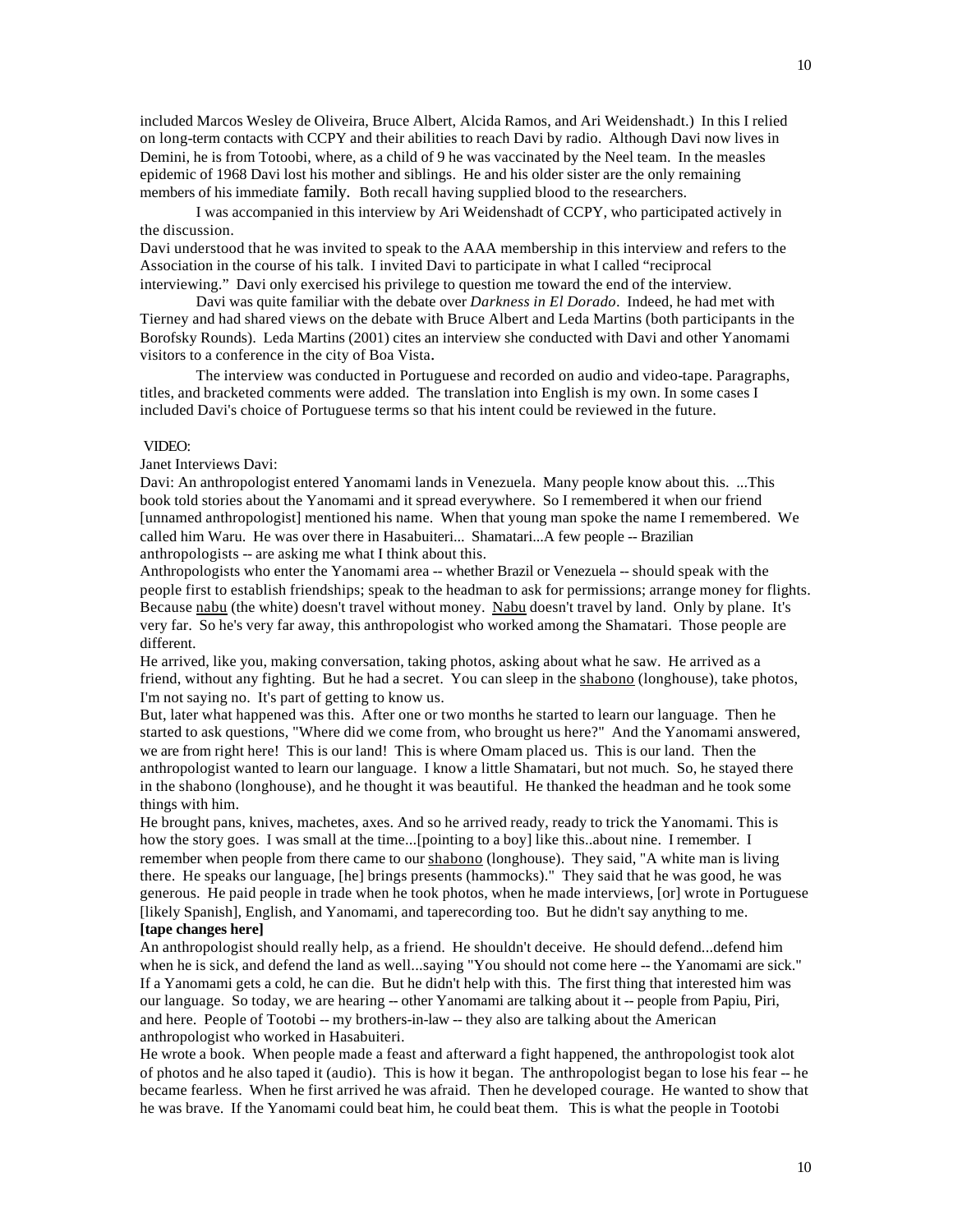told us. I am here in Watorei, but I am from Tootobi. I am here to help these people. So I knew him. He arrived speaking Yanomami. People thought he was Yanomami. There was also a missionary. He didn't help either. They were friends. That's how it was.

He accompanied the Yanomami in their feasts...taking [the hallucinogen] ebena, and after, at the end of the feast, the Yanomami fought. They beat on one anothers' chests with a stone, breaking the skin. This anthropologist took photos. And so he saved it, he "kept" the fight. So, after, when the fight was over, and the Yanomami lay down in their hammocks, in pain, the anthropologist recorded it all on paper. He noted it all on paper. He wrote what he saw, he wrote that the Yanomami fought. He thought it was war. This isn't war, no! But he wrote without asking the people in the community. You have to ask first. He should have asked, "Yanomami, why are you fighting? You are fighting, hitting your very brother." He should have helped us to stop fighting. But he didn't. He's no good.

I will explain.

The nabu [whites] think that every type of fighting is war. But there are three kinds of fighting [as follows].

**Ha'ati kayu** [titles were added later]. The chest fight to relieve anger ("briga de peito para passar raiva"). Let's say your relatives take a woman. So you get angry. The Yanomami talk and form a group to fight against the other group that took the woman. So they make a feast. They call him [the relative that took the woman.] They hold him and use this club [gesturing to indicate a length about a foot long] to hit him on the chest. This club [-striking] is not war. It's struggle ("luta"). So, let's say this guy took my woman. I become his enemy. So I hit him here [pointing to chest]. I want to cause him pain. He can hit me too. This club is not war. It's to get rid of a mess in the community. Then there's the headman. What does the headman do? He says, "OK, you have already fought. Now stop this." So they stop. This fight doesn't kill anyone.

Janet: what is this fight called?

Davi: Ha'ati kayu.

Xeyu. There's another kind of fight. Let's say I have a friend who speaks badly of me. He might say I'm a coward, or he might say I'm no good. So he has to fight my relatives, my family. I have ten brothers. So I can decide whether he's a man, whether he has courage. So we call friends from other shabono (longhouse)s and set a date. We go into the forest and make a small clearing for the fight, so people can see that we are angry. We take this weapon -- it's a long stick -- about 10 ms long. So everyone is there. I'm here, and the enemy is there. Everyone is ready to hit. When I hit the enemy he hits me as well. My brother hits his brother and his brother hits mine back. This is how we fight [two lines with people fighting in pairs].

J: How does it end?

D: When everyone is covered with blood -- heads bloodied, everyone beaten. So the headman says, 'OK, enough. We've already shed blood. So, it's over. This isn't war either, no.

J: What is it called?

D: Xeyu.

J: It's not war. But it includes one group lined up on one side, and another on the other -- yes? D: Yes. One group of brothers or the members of a shabono in one line and the other brothers in another line.

D: Then there is another kind of fight with a club that's about a meter long -- Genei has one. Everyone gathers and stands in the center of the shabono. The enemy comes over. But again the headman is there. He says, 'you can't hit here, you can't hit here [showing] -- you can only hit here -- in the middle of the head. It doesn't kill anyone.

Yaimu, Noataiyu, Nakayu, Wainakayu, Bulayu. But if you hit in the wrong place, he can die. So, if this happens, a brother will grab an arrow and go after the one who killed his brother. They will both die -- the first with club, the second with arrow. So, what happens? The relatives of the man killed with the club carry the body to the shabono (longhouse). They take it there. They put it in the fire, burn it, gather the ashes and remaining bones and pound them into powder. They put the ash in a calabash bowl. His father, his mother, his brothers, all of his relatives sit there at the edge of the fire, crying. So the warrior thinks. If they have ten warriors, all angry, they are going to avenge the death. So the father may say, "Look, they killed my son with a club, not with arrow."\* He can stop the fighting right there and then. Or, he can say, "Now we will kill them with arrows." Then they would get all their relatives and friends from the shabono and nearby communities. They make a large feast, bringing everyone together. We call this Yaimu, Noataiyu, Nakayu, Wainakayu, Bulayu. Then they get beiju [manioc bread]; they offer food to everyone.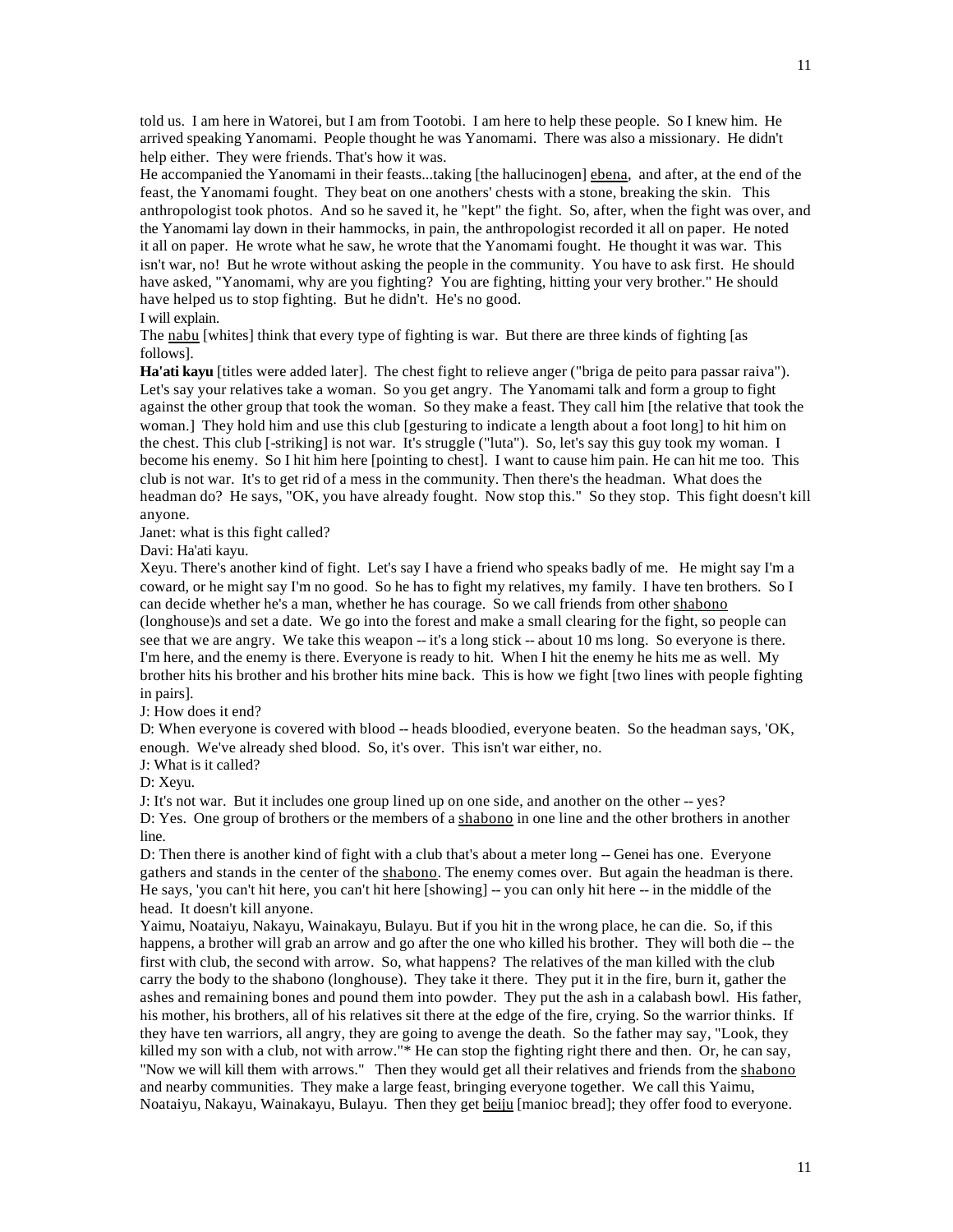Everyone is friends -- the enemies are way over there. Then they leave together. The women stay in the house, and the warriors leave to make war (os guerreros sai para guerrilhar). They cover themselves in black paint [using sorva mixed with charcoal]. This is war. This is war: Waihu, Ni'aiyu. Waihu, Ni'aiyu, Niaplayu, Niyu aiyu.

Then, at about nine or ten o'clock at night they start walking. These warriors are going to sleep at about 5 AM. In the forest they make a small lean-to of saplings. The next day they leave again. They are nearing the enemy. After tomorrow they are there. They don't arrive in the open -- they sneak up on the shabono (longhouse). They move in closer about 3 or 4 in the morning. The enemies are sleeping in the shabono (longhouse). The warriors arrive just as the sun is coming up. This is 'fighting with arrows' -- Waihu, Ni'aiyu, Niaplayu, Niyu aiyu. These are war -- war with arrows, to kill. He [the enemy] can be brother, cousin, uncle.

Janet: Is it vengeance?

Davi: It is vengeance.

Davi: So this Chagnon, he was there. He was accompanying. He took photographs, he recorded on tape, and he wrote on paper. He wrote down the day, the time, the name of the shabono (longhouse), the name of the local descent group. He put down these names. But he didn't ask us. So we are angry. He worked. He said that the Yanomami are no good, that the Yanomami are ferocious. So this story, he made this story. He took it to the United States. He had a friend who published it. It was liked. His students thought that he was a courageous man, an honest man, with important experience.

Janet: What is the word for courageous?

Davi: Waiteri. He is waiteri because he was there. He is waiteri because he was giving orders. [INT] He ordered the Yanomami to fight among themselves. He paid with pans, machetes, knives, fishooks. Janet: Is this the truth or this is what is being said?

Davi: It's the truth.

Janet: He paid directly or indirectly?

Davi: No, he didn't pay directly. Only a small part. The life of the indian that dies is very expensive. But he paid little. He made them fight more to improve his work. The Yanomami didn't know his secret. Janet: But why did he want to make the Yanomami fight?

Davi: To make his book. To make a story about fighting among the Yanomami. He shouldn't show the fights of the others. The Yanomami did not authorize this. He did it in the United States. He thought it would be important for him. He became famous. He is speaking badly about us. He is saying that the Yanomami are fierce, that they fight alot, that they are no good. That the Yanomami fight over women. Janet: It is not because of women.

Davi: It's not over women that we go to war.

Janet: It's not over women that one goes to war with arrows?

Davi: It's not over women that we go to war with arrows. It is because of male warriors that kill other male warriors.

Janet: to avenge the death?

Davi: to avenge.

Davi: So now I think that the Yanomami should no longer accept this. The Yanomami should not authorize every and all anthropologist who appears. Because these books already came out in public. I ask if he has message.

Davi: I don't know the anthropologists of the United States. If they want to help, if ...you whites use the judicial process ..

Janet: Would you like to send a message to the American Anthropology Association?

Davi: I would like to speak to the young generation of anthropologists. Not to the old ones who have already studied and think in the old ways. I want to speak to the anthropologists who love nature, who like indigenous people -- who favor the planet earth and indigenous peoples. This I would like. This is new, clean, thinking. To write a new book that anyone would like, instead of speaking badly about indigenous peoples. There must be born a new anthropologist who is in favor of a new future. And the message I have for him is to work with great care. If a young anthropologist enters here in Brazil or Venezuela, he should work like a friend. Arrive here in the shabono (longhouse). He should say, "I am an anthropologist; I would like to learn your language. After, I would like to teach you." Tell us something of the world of the whites. The world of the whites is not good. It is good, but it is not all good. There are good people and bad people. So, "I am an anthropologist here in the shabono (longhouse), defending your rights and your land, your culture, your language, don't fight among yourselves, don't kill your own relatives."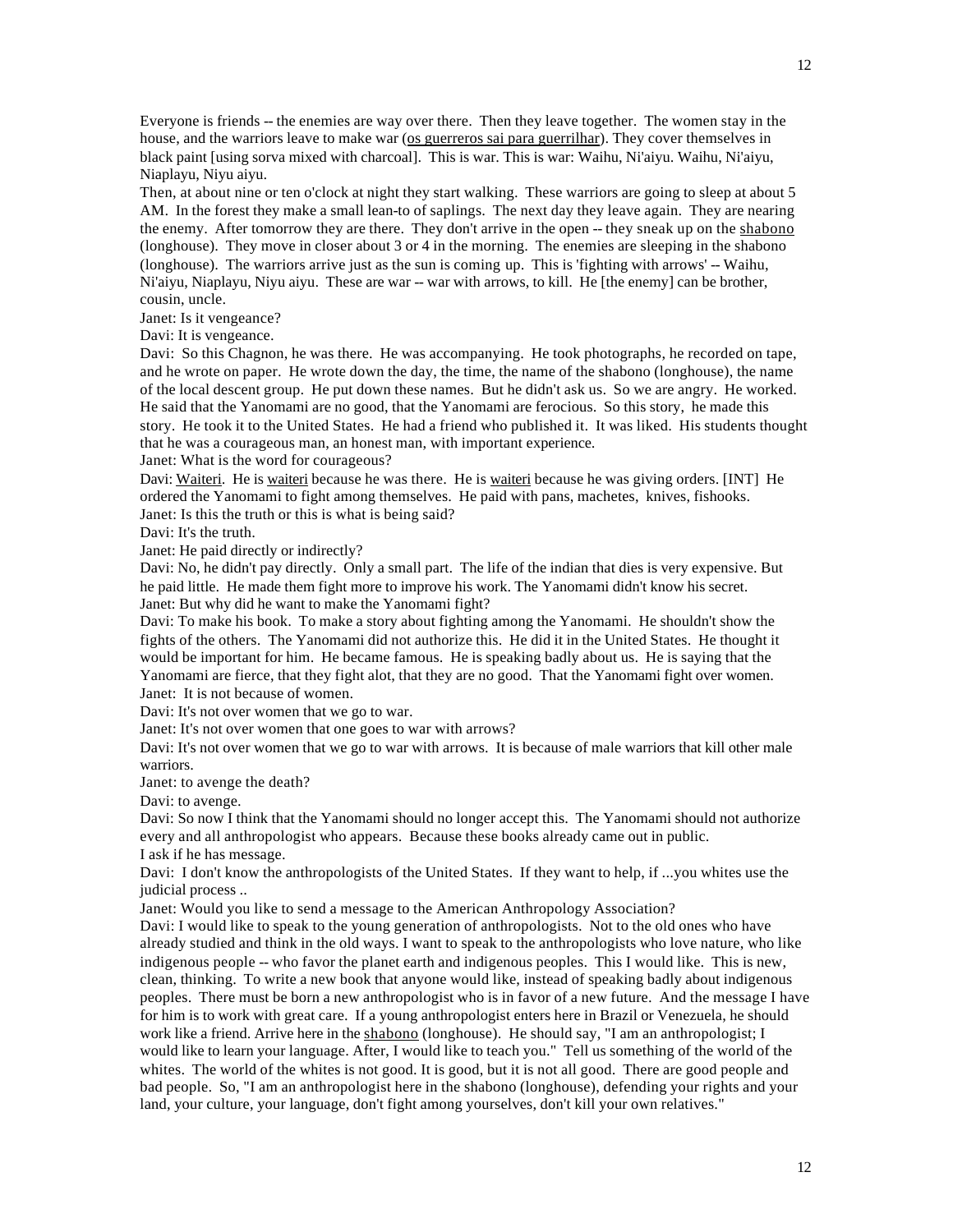We already have an enemy among us -- it is disease. This enemy kills indeed. It is disease that kills. We are all enemies of disease. So the anthropologist can bring good messages to the Indian. They can understand what we are doing, we can understand what they are doing. We can throw out ideas to defend the Yanomami, even by helping the Yanomami understand the ways of the whites to protect ourselves. They cannot speak bad of the Yanomami. They can say, "The Yanomami are there in the forest. Let's defend them. Let's not allow invasions. Let's not let them die of disease." But not to use the name of the indian to gain money. The name of the Indian is more valuable than paper. The soul of the Indian that you capture in your image is more expensive than the camera with which you shoot it. You have to work calmly. You have to work the way nature works. You see how nature works. It rains a little. The rain stops. The world clears. This is how you have to work, you anthropologists of the United States. I never studied anything. But I am a shaman, hekura. So I have a capacity to speak in Yanomami and to speak in Portuguese. But I can't remember all the Portuguese words.

Ari: You have to be clear, this is important.

Davi: To repeat, Chagnon is not a good friend of our relatives. He lived there, but he acted against other relatives. He had alot of pans. I remember the pans. Our relatives brought them from there. They were big and they were shallow. He bought them in Venezuela. When he arrived [at the village], and called everyone together, he said, [Yanomami]..."That shabono, three or four shabonos," as if it were a ball game. "Whoever is the most courageous will earn more pans. If you kill ten more people I will pay more. If you kill only two, I will pay less." Because the pans came from there. They arrived at Wayupteri, Wayukupteri, and Tootobi. Our relatives came from Wayupteri and said, 'This Chagnon is very good. He gives us alot of utensils.' He is giving us pans because we fight alot.

Janet: They killed them and they died?

Davi: Yes. Because they used poison on the point of the arrow. This isn't good. This kills. Children cried; fathers, mothers, cried. Only Chagnon was happy. Because in his book he says we are fierce. We are garbage. The book says this; I saw it. I have the book. He earned a name there, Watupari. It means king vulture -- that eats decaying meat. We use this name for people who give alot of orders. He smells the indians and decides where he will land on the earth. He ordered the Yanomami to fight. He never spoke about what he was doing.

Davi: And, the blood. If he had been our friend he would not have helped the doctor of the United States. He would have said, you can go to the Yanomami. The Yanomami don't kill anyone -- only when you order them to. Chagnon brought the doctors there, he interpreted because the Yanomami don't speak English. When the doctor requested something he translated it. So when the doctor wanted to take blood, Chagnon translated it. But he didn't explain the secret. We didn't know either -- no one understood the purpose of giving blood; no one knew what the blood had inside it. ...

After, the missionaries who lived in Totoobi spoke to my uncle, my father-in-law. He said, "Look, this doctor would like to take your blood; will you permit it?" And the Yanomami said, "Yes." He agreed because he would receive pans -- pans, machetes.

Janet: But he didn't explain why?

Davi: The Yanomami was just supposed to give blood and stand around looking. He didn't talk about malaria, flu, tuberculosis, or dysentery. He said nothing about these things. But he took alot of blood. He even took my blood. With a big bottle like this. He put the needle here [pressing the veins of his inner arm]; put it here, the rubber tube over here. He took alot! I was about nine or ten. He arrived there in Totoobi with the doctor. Chagnon translated. The missionaries, Protestants, lived there in Totoobi. They camped there. They slept there. And they ordered us to call other relatives: there were three shabono (longhouse)s. They called everyone together. Husband, wife, and children, altogether. They always took the blood of one family together. They took my mother's blood. They took my uncle's blood. My father had already died. And me. And my sister. She remembers it too. It was a bottle -- a big one -- like this. He put a needle in your arm and the blood came out. He paid with matihitu -- machete, fishhooks, knives. The doctor asked him to speak for him. He translated. He would say, "Look, this doctor wants you to allow him to take your blood." And the Yanomami understood and allowed it. The missionaries who lived there hardly helped. They were mimahodi, innocents.

Janet: The law controls this now.

Davi: Nobody can do this anymore. So now we are asking about this blood that was taken from us without explanation, without saying anything, without the results. We want to know the findings. What did they find in the blood -- information regarding disease? What was good? Our relatives whose blood was taken are now dead. My mother is dead; our uncles, our relatives have died. But their blood is in the United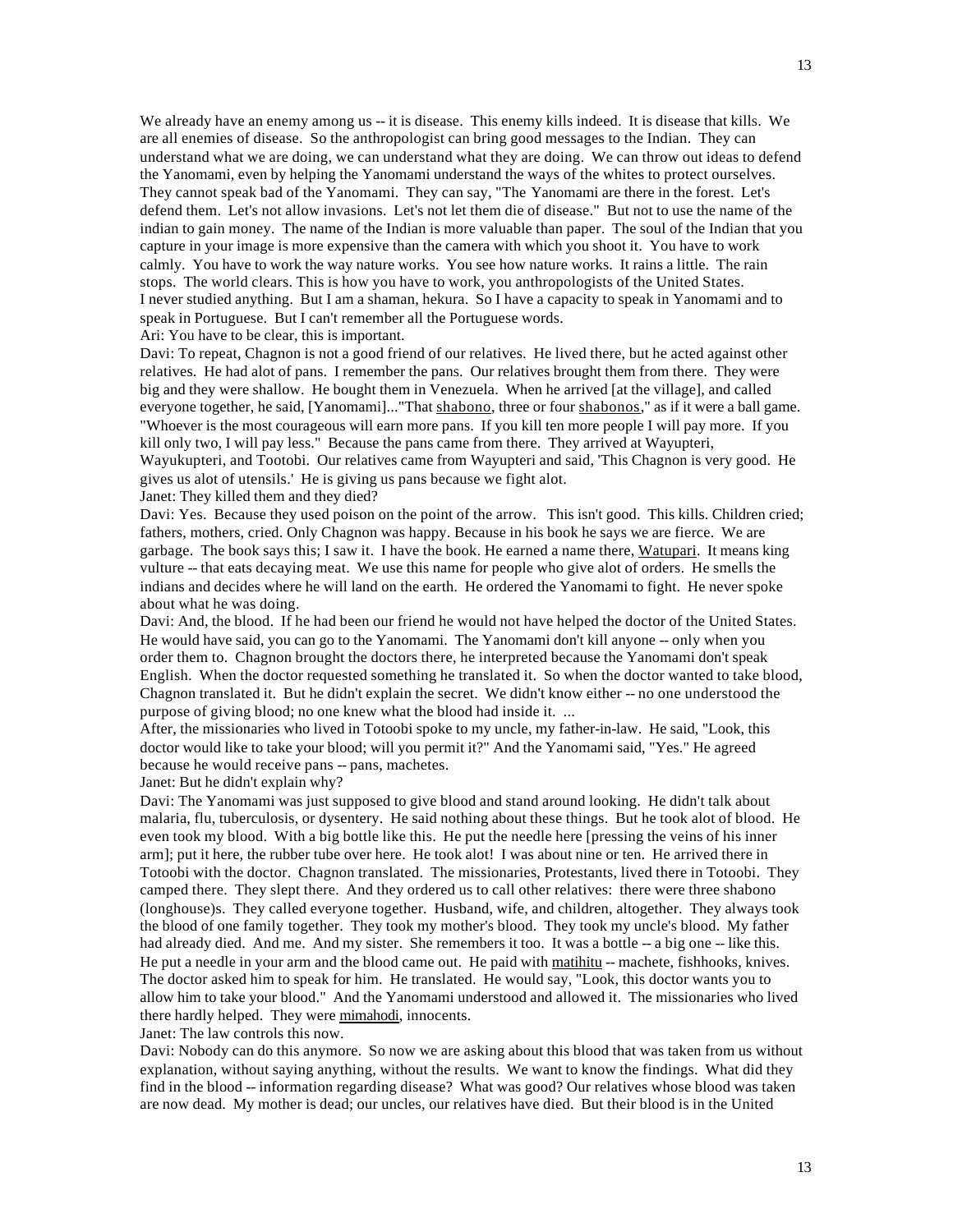States. But some relatives are still alive. Those survivors are wondering -- 'What have the doctors that are studying our blood found? What do they think? Will they send us a message? Will they ask authorization to study and look at our blood?' I think that Yanomami blood is O positive. Is it useful in their bodies? If that's the case, and our blood is good for their bodies -- then they'll have to pay. If it helped cure a disease over there, then they should compensate us. If they don't want to pay, then they should consider returning our blood. To return our blood for our terahonomi. If he doesn't want to return anything, then lawyers will have to resolve the issue. I am trying to think of a word that whites do...sue. If he doesn't want to pay, then we should sue. If he doesn't want a suit, then he should pay. Whoever wants to use it, can use it. But they'll have to pay. It's not their blood. We're asking for our blood back. If they are going to use our blood then they have to pay us.

Janet: I don't know where it is. It may be in a university.

Davi: The blood of the Yanomami can't stay in the United States. It can't. It's not their blood. Janet: So this is a request for those who have stored the blood?

Davi: I am speaking to them. You take this recording to them. You should explain this to them. You should ask them, "What do you Nabu think?" In those days no one knew anything. Even I didn't know anything. But now I am wanting to return to the issue. My mother gave blood. Now my mother is dead. Her blood is over there. Whatever is of the dead must be destroyed. Our customs is that when the Yanomami die, we destroy everything. To keep it, in a freezer, is not a good thing. He will get sick. He should return the Yanomami blood; if he doesn't, he [the doctor] and his children will become ill; they will suffer.

Janet: Were there repercussions in the area of medical services after this book came out?

Davi: No. FUNAI used to bring in vaccines. When they stopped the government health agency, FUNASA, took over. Now it's [the NGO] URIHI. They are itinerant and they bring vaccines to all the shabonos. They have ten posts in the region. Each post has an employee.

Janet: Are these services only on the Brazilian side of the border?

Davi: Only in Brazil.

Janet: Is that why Yanomami from Venezuela frequent the URIHI posts?

Davi: Yes. Here we have a chief. The president of Brazil. He is bad. But he is also good. He provides a little money for us to get medicines. He provides airplanes and nurses to bring vaccinations and treatments from Boa Vista all the way here. The Brazilian government is now helping -- somewhat. It's not very much, but it is something. We in Brazil are very concerned about our Venezuelan relatives. Because over there people are dying -- many people -- from malaria, flu.

Ari: I am referring to the epidemic of measles in 1968. I am asking Davi if this began before or after the arrival of Neel and Chagnon.

Davi: I think it began before their arrival. Many were dying. After they took blood, many died. So this missionary went to Manaus, Kitt. He went to Manaus and there his daughter became ill with measles. She picked up measles in Manaus. At first they didn't know it was measles. They took a plane from Manaus to Boa Vista and from there to Totoobi. She arrived sick there, all three -- father, mother and child. Then they realized that it was measles. So they asked us to please stay away from them. He said, "If you get measles you will all die. Please stay far away." They had no vaccine in those days. A Yanomami entered to greet her and he ordered the Yanomami to leave. But he had already caught it. So then the missionary spoke to us all, saying, "Look, you can't come to our house because my daughter is ill with measles. Stay in your house." It didn't accomplish anything. The disease spread. It went to the shabono. Everyone began to get sick, and to die. Three [nearby] shabonos -- each of them with people ill and dying. My uncle was the first to die. Then my mother died. Another sister, uncle, cousin, nephew. Many died. I was very sick but I didn't die. I think Omam protected me to give this testimony. My sister and I remained. Janet: Your uncle died, your nephew, your mother...

Davi: uncle, nephew, mother, relatives...So, later [when the road opened], we died also. This place was part of Catrimani. When the road [BR 210, Perimetral Norte] was open, there were MANY people here. Most died then of measles. Only a few survived [he recalls the names of the survivors] -- only ten men survived. I was here [working with FUNAI at the time], we brought vaccines for the measles epidemic then. These things happened in our land.

Ari: ...[Inaudible].

Davi: FUNAI didn't take care of us before the road opened.

Janet: What years are we discussing?

Davi: 1976, no 1975.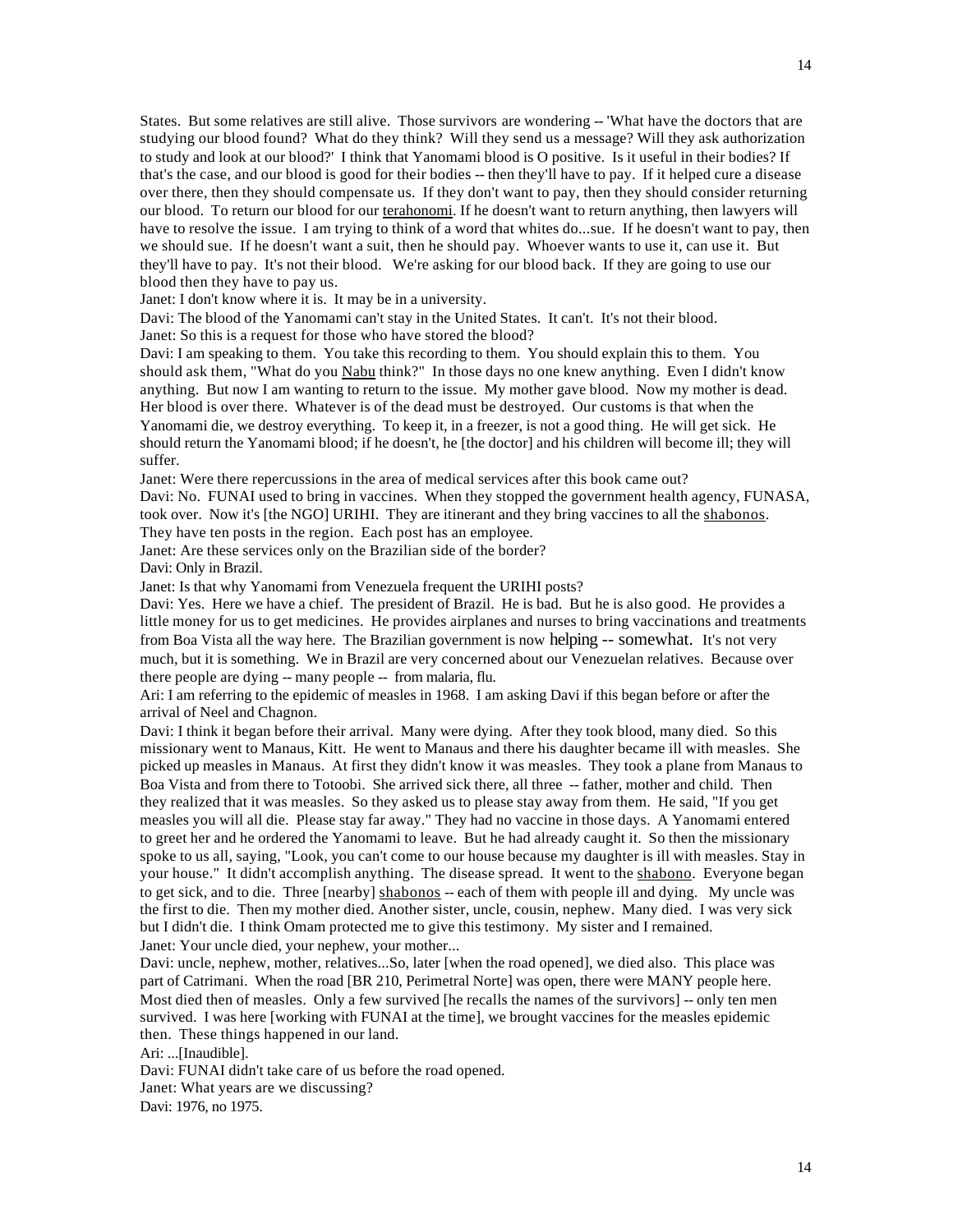Ari: The road went from the Wai Wai to the mission at Catrimani.

Davi: They had roads BR 210-215.

Ari: After it was closed the forest reclaimed the road.

Janet: When was it closed?

Davi: After the invasion of the garimpeiros.

Janet: Did the garimpeiros come in this far by road?

Davi: Yes. We would try to stop them. I once got everyone together to go to the road with bows and arrows to block the entrance. I said, this isn't a place for miners. We won't allow it. I said if you want to mine, it had better be far from here, because if you stay here you will die here. Our warriors are angry. So they left. I invented all that so they would leave and they did. So they passed by. There were more than 150 -- more people than we had.

Janet: Is there a word for "guerrilhero" in Yanomami?

Davi: Yes, waiteri.

Janet: Waiteri means warrior.

Ari: ...[inaudible].

Davi: Yes; waiteri is courageous, brave. Those that aren't are horebu.

Janet: And that means..?

Davi: Scared, fearful, weak.

Janet: Do these concepts have power still today?

Davi: No. This fight isn't going on any more. But we are still waiteri. No one controls us. Here, we control ourselves. And there are some warriors. There's one over there in Ananebu. A waiteri is there in Ananebu. In the forest. Here, at home [in THIS shabono (longhouse)], we are all cowards.

Davi Interviews Janet:

Davi: I want to ask you about these American anthropologists. Why are they fighting among themselves? Is it because of this book? Is this book bad? Did one anthropologist like it and another one say it's wrong? Janet: First, in the culture of anthropologists there is a type of fighting. This fight comes out in the form of publications. One anthropologist says, 'things are like this,' the other one says, 'no, things are like this.' So, after Chagnon's book came out he received many criticisms from other anthropologists. Some said, this should not be called war. Just what you said. But Chagnon provided a definition of war and continued to use that word. This was one of the criticisms made by other anthropologists. After this there were others, and these debates went on in the publications and in conferences. In the year 1994 there was a conference in which anthropologists debated the anthropology of Chagnon and others among the Yanomami. In 1988- 89, when there was a struggle over demarcation of Yanomami lands and the Brazilian government favored demarcation in island fragments, the anthropologists of Brazil criticized Chagnon's image of the Yanomami as "fierce," saying it served the interests of the military in limiting Yanomami land rights. At that time the American Anthropological Association did not have explicit ethical guidelines. At that point they formed a committee to develope guidelines for ethical fieldwork and a committee of human rights. Now, with the book by Tierney and the support of anthropologists who have had criticisms of Chagnon, the issue was brought before the Association. This raises questions about the ethical conduct of anthropologists. Davi: But the anthropologists will resolve this problem?

Janet: They will demand that anthropologists conform to the norms of the newly revised ethics. They will explicitly clarify the obligations of the anthropologists.

Ari: In 1968 when Chagnon worked, there was no code of ethics of the Association.

Davi: What about the taking of blood?

Janet: Performing any experimentation has been controlled by the medical profession since 1971. It is now prohibited to involve people in experiments without their explicit authorization. They must be made completely aware of the advantages and disadvantages, and all purposes. They must decide whether they will agree or disagree to participate. Nowadays, this consent has to be in writing or taped.

Davi: This Yanomami blood is going to stay there? Or will they return the blood?

Janet: I don't know. It must be in a blood bank, perhaps at the University of Michigan.

Ari: Chagnon [once] proposed an exchange between the Universidade Federal of Roraima and the University of California at Santa Barbara. He was proposing a collaboration in human genetics with a graduate student in biology. She worked with DNA. He invited her there. Her name is Sylvana Fortes. She is now doing a doctorate at FIUCRUZ in Rio de Janeiro. Another issue in this dispute is Darwinian evolutionism. Is this the idea of the impact of the environment on man?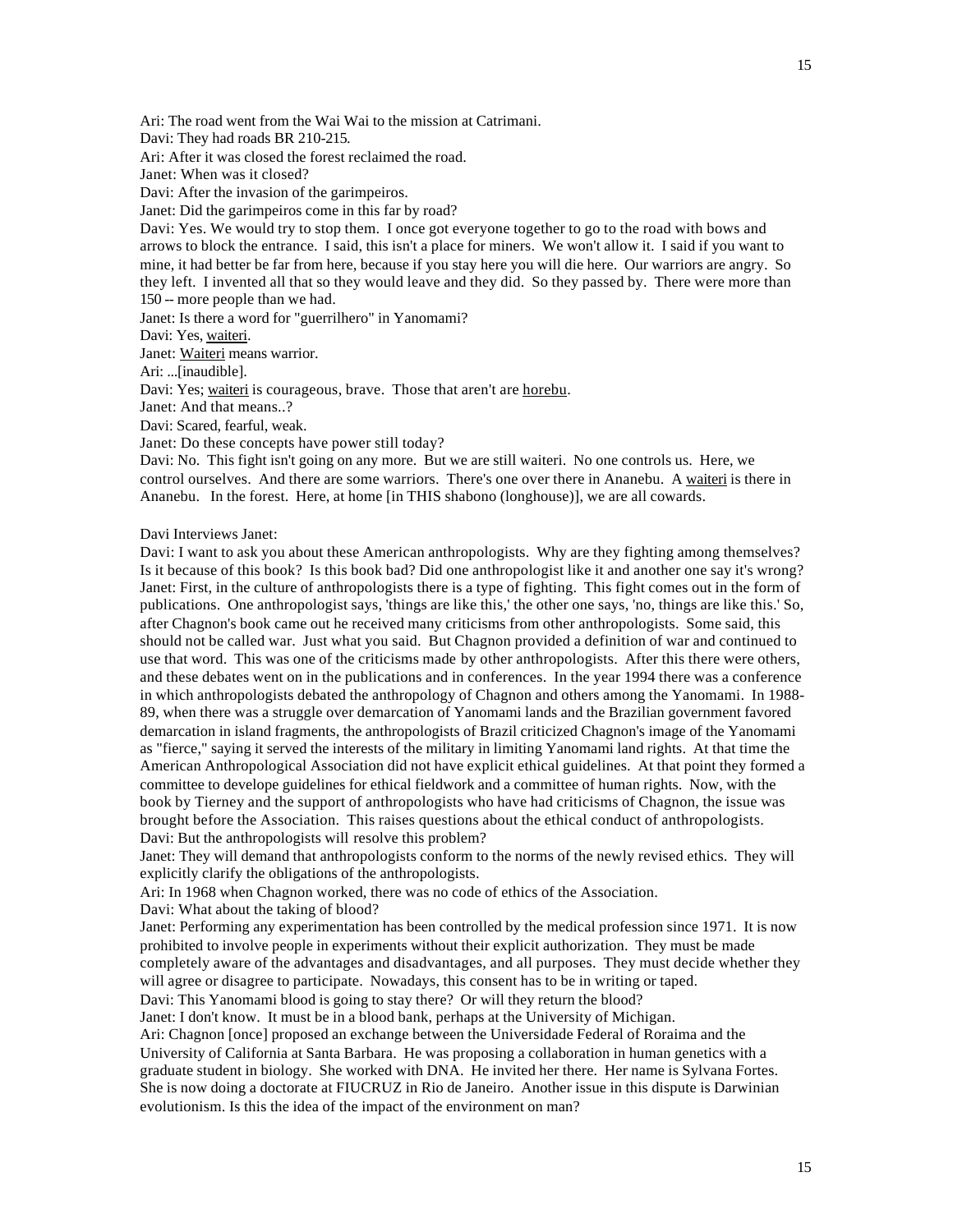Davi: I don't like this, no. I don't like these anthropologists who use the name of the Yanomami on paper, in books. One doesn't like it. Another says its wrong. For us Yanomami, this isn't good. They are using our name as if we were children. The name Yanomami has to be respected. It's not like a ball to throw around, to play with, hitting from one side to another. The name Yanomami refers to the indigenous peoples of Brazil and Venezuela. It must be respected. This name is authority. It is an old name. It is an ancient name. These anthropologists are treating us like animals -- as they would fish or birds. Omam created us first. We call him Omam. He created earth, forest, trees, birds, river, this earth. We call him Omam. After him, he called us Yanomami [Yan-Omam-i?]. So it must be respected. No one uses it on paper to fight -- they have to respect it. It is our name and the name of our land. They should speak well of us. They should say, "These Yanomami were here first in Brazil and Venezuela." They should respect us! They should also say that we preserve our land. Yanomami knows how to conserve, to care for their lands. Yanomami never destroyed the earth. I would like to read this. Speaking well of Omam, and of the Yanomami. This would be good. But if they are going to go on fighting like this -- I think that the head of the anthropologists has money ..

Ari: But Tierney's book, even as it criticises Chagnon, has become a major seller. He is earning money selling his book because of the theme. ...

Janet: He is not the first to criticize.

Davi: Bruce Albert, Alcida Ramos are not Yanomami. You have to call the very Yanomami, to hear them speak. Look, Alcida speaks Sanuma. Chagnon speaks Shamatari. And Bruce speaks our language. So there are three anthropologists who can call three Yanomami to speak at this meeting. The anthropologists should ask us directly. The Yanomami can speak his own language. These anthropologists can translate. They have to hear our language. They have to hear us in our own language. What does the Yanomami think? What does the Yanomami think is beautiful? You have to ask the Yanomami themselves. These people are making money from the Yanomami name. Our name has value. They are playing with the name of an ancient people. I don't know alot about politics. But I see and hear that an anthropologist is becoming famous. Famous -- why? Some think its good. So he became famous, like a chief. So among them nothing will be resolved. One becomes famous, the other one [his critic] becomes famous, and they go on fighting among themselves and making money...

Janet: Did you know Tierney?

Davi: I met him in Boa Vista. I went to his house. He didn't say anything to me about what he was doing. Davi: So, Chagnon made money using the name of the Yanomami. He sold his book. Lizot too. I want to know how much they are making each month. How much does any anthropologist earn? And how much is Patrick making? Patrick must be happy. This is alot of money. They may be fighting but they are happy. They fight and this makes them happy. They make money and fight. Janet: Yes; the anthropologists are fighting. Patrick is a journalist.

Davi: Patrick left the fight to the others! He can let the anthropologists fight with Chagnon, and he, Patrick, he's outside, he's free. He's just bringing in the money -- he must be laughing at the rest. Its like starting a fight among dogs. Then they fight, they bark and he's outside. He spoke bad of the anthropologist -- others start fighting, and he's gaining money! The name Yanomami is famous [and valuable] -- more famous than the name of any anthropologist. So he's earning money without sweating, without hurting his hands, without the heat of the sun. He's not suffering. He just sits and writes, this is great for him. He succeeded in writing a book that is bringing in money. Now he should share some of this money with the Yanomami. We Yanomami are here, suffering from malaria, flu, sick all the time. But he's there in good health -- just spending the money that he gained in the name of the Yanomami Indians. Ari: One American had patented the name Yanomami on the internet.

Davi: She was using our name for the internet [site] or to write a book and earn 20,000 dollars. A Canadian working for CCPY discovered this. My friend explained that they are using the name of the Yanomami without requesting authorization. I said I didn't like it. So I sent her a letter. She was an American journalist. So she stopped. So I was able to salvage the name of the Yanomami. ... They have alot of names. They don't know the trunk and the roots of the Yanomami. They only know the name. But the trunk and the roots of the Yanomami, they don't know. They don't know where we were born, how we were born, who brought us here. Without knowing these things, no one can use the name.

I am speaking to the American Anthropology Association. They are trying to clean up this problem. They should bring three Yanomami to their meeting. There are three anthropologists who understand our three languages: Chagnon, Alcida, and Bruce. These anthropologists could translate. We could speak, and people could ask questions of us. I could go myself, but it would be best to have three from Venezuela, or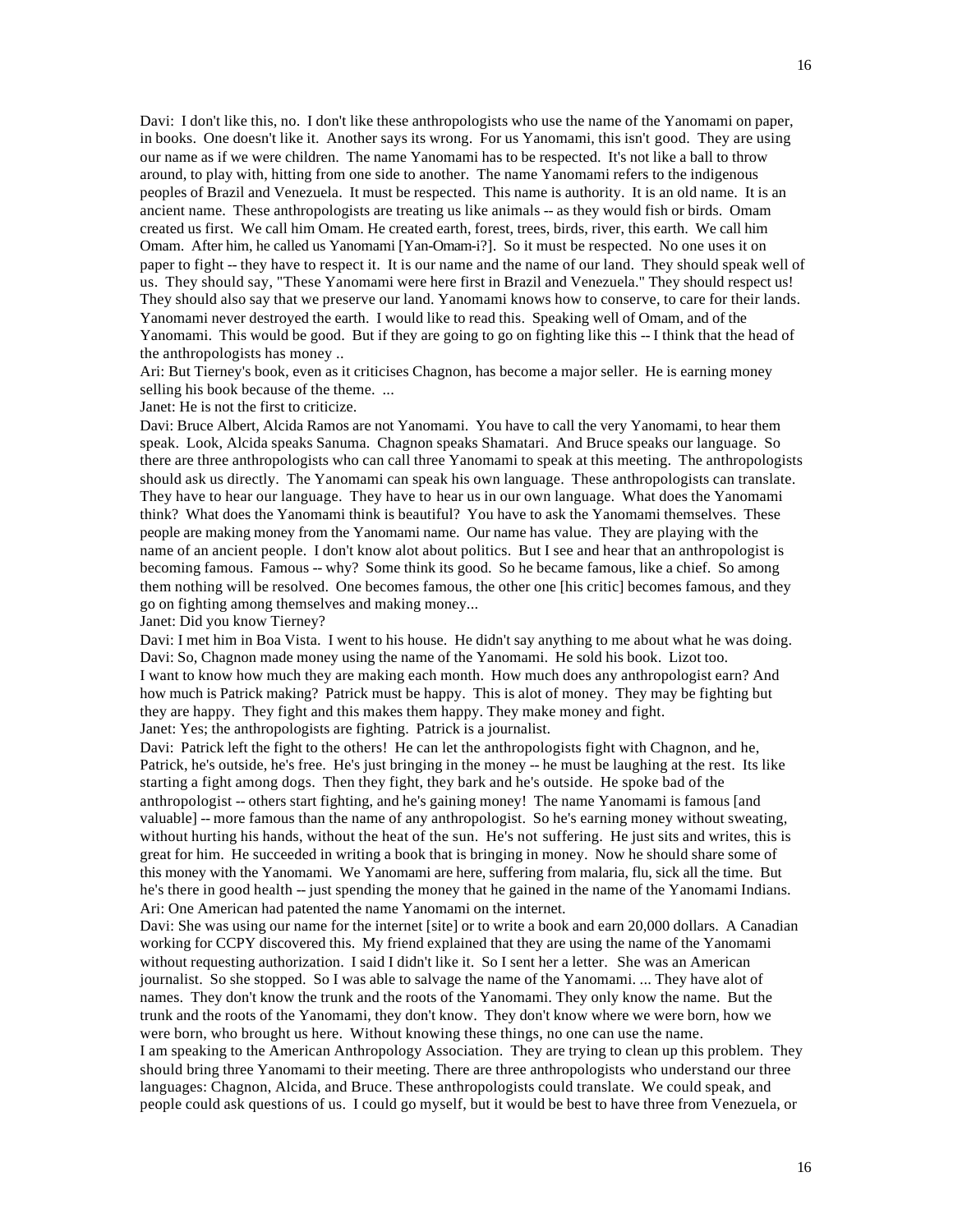four, perhaps one from Brazil. They need to see our faces. Alcida doesn't look like a Yanomami. Nor do Bruce or Chagnon. They don't have Yanomami faces. The Americans will believe [us] if they see us. I went to the United States during the fight against the goldminers. They believed me. For this reason, I say, it's important to go there and speak to them.

I ask for names of any advanced Yanomami students. Davi: Jose Seripino is studying in the mission school at Mahikakoteri and speaks Spanish.

Davi: This is a fight between men who make money.

I ask what the appropriate form of compensation for an anthropology interview, and he says money. "That way he can buy what he wants -- pan, machete, axe, line, fishing hooks. It is good to speak to Yanomami. If you give money to the whites, they put it in their pocket. Nabu loves money. It's for this reason that the nabu are fighting. Its not for him, for friends, its for money.

# **D. The Role of the American Anthropological Association in Advocacy for the Yanomami and Debates on Yanomami Anthropology (Principal researcher: Jane H. Hill)**

We briefly review here the actions of the American Anthropological Association over the last 30 years or so in reference to concerns and debates about the situation of the Yanomami. This section does not address any allegations made in *Darkness in El Dorado.* Space limitations prohibit attention to the involvement of the Association in the situation of other Amazonian indigenous groups during this period.

Resolutions in support of the protection of Yanomami lands, reviewed below, were introduced from time to time at the Annual Meeting over a number of years, beginning in 1970. All these resolutions were passed, and appropriate communications made to governments and international agencies over the signature of the AAA President. A major AAA effort was the establishment and funding of a temporary commission, the AAA Yanomami Commission, which functioned during 1990-91.

## *AAA Resolutions on the Yanomami*

Major AAA resolutions for which the Task Force has been able to identify texts include the following.In 1979, Shelton Davis, Judith Shapiro, Louisa Stark, Kenneth Taylor, Charles Wagley, and Napoleon Chagnon co-sponsored a resolution to the Annual Meeting of the Association objecting to plans by the Brazilian government to fragment Yanoama lands, and in support of an initiative developed by Brazilian colleagues, the creation of a Yanoama [sic] Park "as defined by the Committee for the Creation of the Yanoama Park (CCPY)" (ANL 21:1(4). $\mu$  At the same meeting Kenneth Taylor introduced a motion against a proposal to devolve guardianship and protection of Indians to individual Brazilian states and territories, and in support of the responsibility of the Brazilian federal government for Indian affairs. Both motions were passed, and the AAA delivered them to the Brazilian government and other appropriate recipients.

In 1980-81 the AAA co-signed with the Brazilian Anthropological Association a complaint to the Organization of American States against actions of the Brazilian government in regard to Yanomami lands.

 In 1982 in Washington DC, Kenneth Taylor offered another motion condemning the interdiction of Yanomami lands in Brazil. The motion passed unanimously and was communicated to the government of Brazil.

In 1987, the Minutes of the Executive Committee Meeting of May 22-24 report that a letter was sent to the President of Brazil thanking him for signing a decree creating a *Parque Indigena Yanomami*.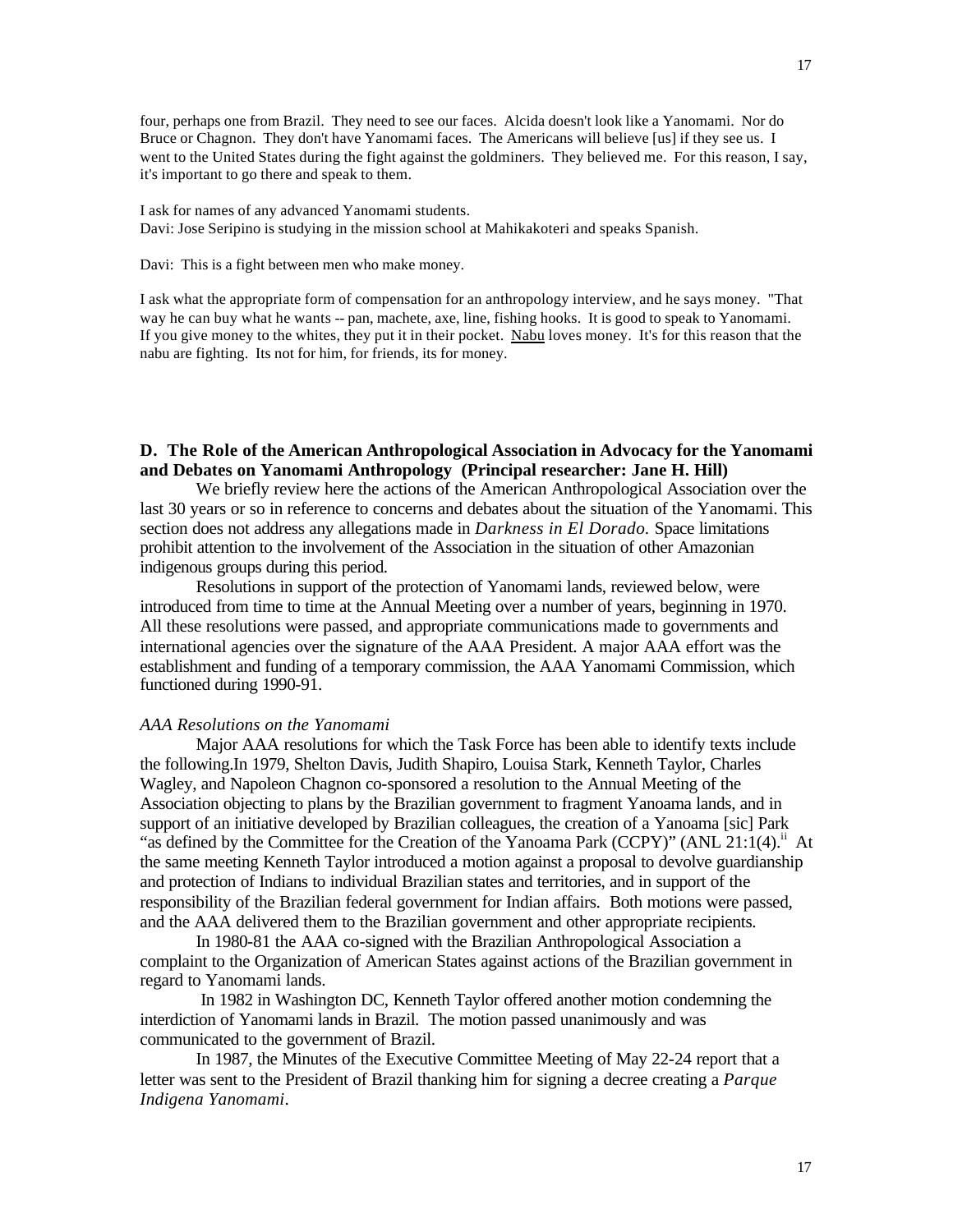## *The Carneiro da Cunha Letter*

In 1989, the Association published in its *Newsletter* a letter from Maria Manuela Carneiro da Cunha, who wrote as immediate past President of the Brazilian Anthropological Association (ABA). The letter was published under a note from the then Editor of *Anthropology Newsletter* that stated:

"The following letter from Maria Manuela Carneiro da Cunha [President of ABA at the time of the original posting of the letter in 1988] was addressed originally to the AAA Committee on Ethics. Subsequently, the president of the Brazilian Anthropological Association (ABA), Antonio Augusto Arantes, stating that Carneiro da Cunha's letter "expresses the (Brazilian Anthropological) Association's point of view about Prof. Chagnon's (Science) article"... asked that the letter be published in AN. We herein publish the exchange between Carneiro da Cunha and Napoleon Chagnon (California-Santa Barbara) , which will appear concurrently in Portuguese in the ABA's bulletin. Ordinarily, AN Correspondence submissions are not to exceed 500 words. This exchange, between one of our own distinguished members and another national anthropological association, is extraordinary and an exception to the rule."

Carneiro da Cunha cited the use in the Brazilian press of stereotypes of the Yanomami as "violent" and suggesting that these stereotypes played into the hands of enemies of the Yanomami. The editor of the *Anthropology Newsletter* solicited a reply by Chagnon, who wrote at similar length rejecting in strong terms the accusation that he was at fault.

## *The AAA Yanomami Commission*

In August 1990, Judith Lisansky wrote Jane Buikstra and Annette Weiner, AAA President and President-Elect, calling their attention to the great threat to the Yanomami in Brazil, suggested that "The AAA could join with ... Brazilian and international efforts by forming a special commission or temporary committee to investigate the situation of the Yanomami and add its voice to the international outcry." Lisansky suggested immediate action rather than any delay to wait for an Annual Meeting resolution. Buikstra suggested such a commission to the Board of Directors and Executive Committee of the Association. In 1990, the Board of Directors of the Association unanimously recommended the formation of an AAA Yanomami Commission (BOD 118.14 Fall 1990). By action of the Executive Committee at its Fall 1990 meeting, the AAA established a special Commission to Investigate the Situation of the Brazilian Yanomami. Terry Turner was appointed Chair, with members Bruce Albert, Jason Clay, Alcida Ramos, Stephan Schwartzman, Anthony Seeger, and consultants Claudia Andujar, Manuela Carneiro da Cunha, and Davi Kopenawa Yanomami (AAA 1991). Among the AAA funding for the work of the Commission was a grant of \$1500 for Chairperson Turner to go to Brazil. In February and March 1991 Turner visited Boa Vista, capital of the state of Roraima, where most Yanomami live, and consulted widely with government officials, missionaries, members of NGO's, and Davi Kopenawa (AAA 1991; Turner notes that the work cost him considerably more than \$1500 (Turner 2001a)). Turner met again with Davi Kopenawa in April 1991. The Commission produced a 23-page, single-spaced report.

While the work of the Commission was just beginning, the President of the Association, Jane Buikstra, on November 29, 1990, wrote President George H. W. Bush a letter regarding the situation of the Yanomami.

The Commission planned a publicity campaign to coincide with a state visit to Washington DC by Brazilian President Collor de Mello June 17-19, 1991. President Bush raised the matter of Yanomami lands with Collor during the state visit. Results of the Commission's activities included a two-part series on the Yanomami in the *Washington Post*, in which Commission member Steve Schwartzmann was quoted, and an op ed piece by Commission Chairperson Turner (1991a) which was published in the *New York Times* and the *International*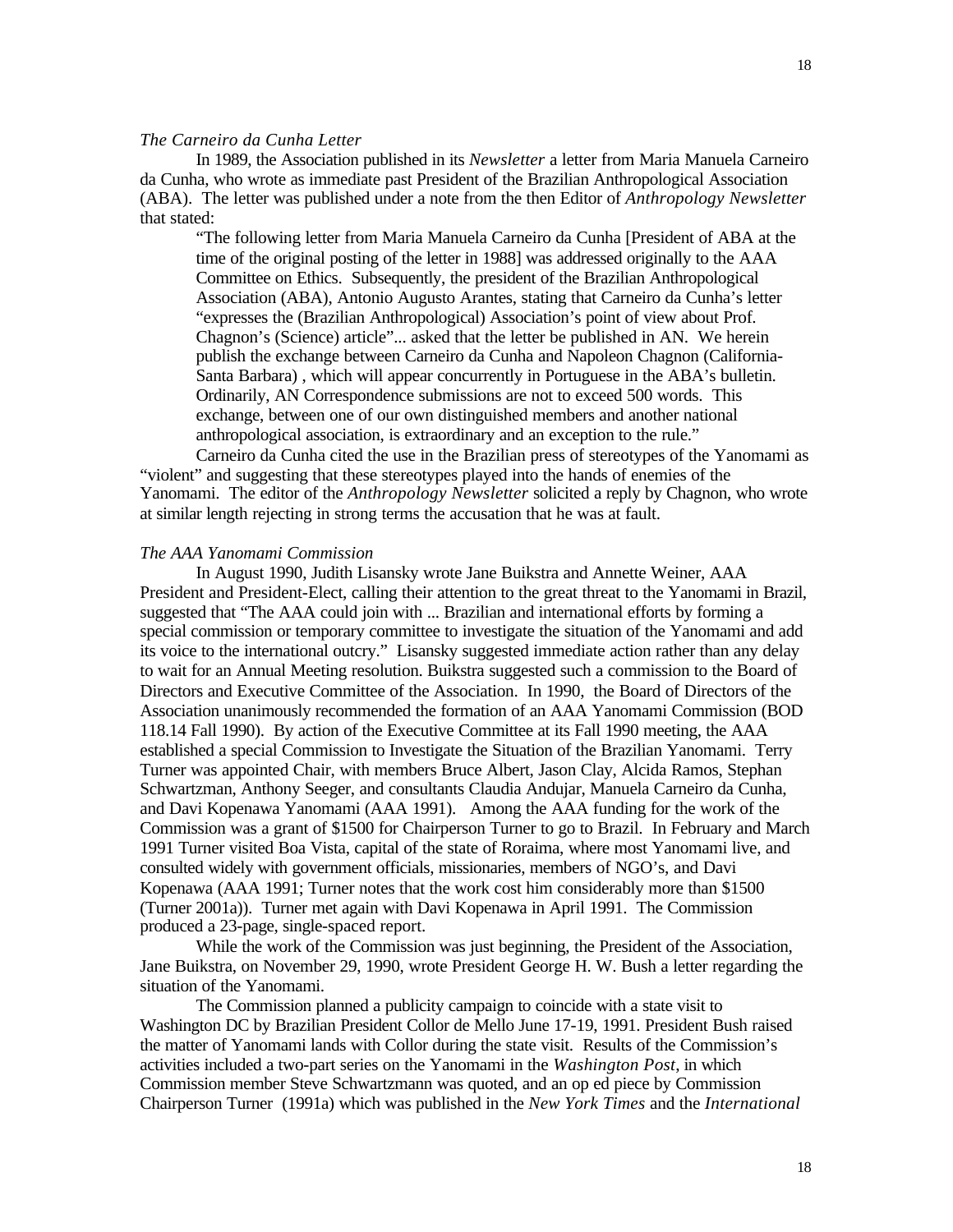*Harold Tribune*. In addition, coverage of the Yanomami situation just before Collor's visit appeard in *In these Times* (Moberg 1991) and *Science* (Gibbons 1991). The Voice of America broadcast an interview with Turner on its "Report to the Americas," and National Public Radio in New York City also broadcast an interview. Turner (1991:1) commented in a memorandum to Commission members that "Ironically, this was virtually the only press coverage Collor, or Brazilian affairs more generally, received during his visit.". Members of the Commission believe that this campaign had an impact on subsequent actions by Collor de Mello. Turner and Schwartzmann were attacked in an editorial in *O Estado de Sao Paulo* ( "A Ecomentira") that coincided with Collor's return to Brazil. On July 12, 1991 the *International Harold Tribune* reported that "Mr. Collor sacked the head of the Brazilian Indian Bureau last month following criticism from Mr. George Bush, the US president, that he had failed to demarcate the territory of the Yanomani [sic] Indians." (Johnson and Fidler 1991; Turner 1991b). By July 14, Collor had installed a new FUNAI director "with instructions to demarcate the Yanomami reserve without delay, with the 1985 boundaries", and had released funds for expulsion of miners from the Yanomami area and for an antimalaria campaign (Turner memo to President and Executive Board, AAA, and Members and Consultants of Yanomami Commission, 91-07-14). Correspondence between the AAA and the Brazilian government continued, and on January 9, 1991, President Collor wrote to AAA President Annette Weiner stating his commitment to a postive indigenist policy and requesting her views as to whether or not his initiatives had "fulfilled the expectations manifested in your previous correspondence." (Letter Collor to Weiner Brasilia 92-01-09). Yanomami lands were demarcated and registered during 1992, within a year of Collor's state visit to the U.S.

The minutes of the meeting of the AAA Executive Committee for Spring 1991 (EXC 13.72) unanimously accepted the report of the Commission on the Yanomami and an amended public statement. The Executive Committee thanked Terry Turner for his efforts and dedication.

# *The Commission for Human Rights*

In 1992, partly as an outgrowth of the Commission on the Yanomami, and partly as the result of independent efforts beginning in 1990, the AAA established a Commission for Human Rights. The Commission, led by its first chairperson, Leslie Sponsel, early involved itself in threats faced by the Yanomami, especially the Haximu Massacre of Aug. 15, 1993 (AAA Human Rights Commission Meets, 1993. Anthropology Newsletter November 1993:3,4; Turner 1993). Work of the Commission at that time included letters to government officials in Brazil and the US, the UN, and the OAS. Commission for Human Rights member Terry Turner published a *New York Times* op-ed article (August 26, 1993; this piece was followed by a *New York Times*  editorial on Aug. 27, 1993), and was interviewed on CNN and the Brazilian television network GLOBO. The Commission for Human Rights also requested that all anthropologists send letters of concern to officials of the Brazilian and Venezuelan governments. AAA President Annette Weiner wrote the Brazilian Ambassador to the U.S. and the Brazilian Minster of Justice expressing the "outrage" of the Association at the Haximu massacre and calling for protection of the Yanomami. The AAA Department of Government Relations also conducted an extensive letter-writing campaign. The Commission for Human Rights has since become the permanent standing Committee for Human Rights of the AAA, and has continued to involve itself in issues involving threats to the human rights of indigenous populations in Latin America and elsewhere.

# *The Continuing Debate on Chagnon's Work*

The AAA continued to receive communications regarding the work of Napoleon Chagnon. At the 1993 Annual Meeting, anonymous pamphlets and fliers attacking Chagnon for alleged unethical practices were distributed. While no one has been willing to publicly claim responsibility for the anonymous materials, Salamone (1997:17) states that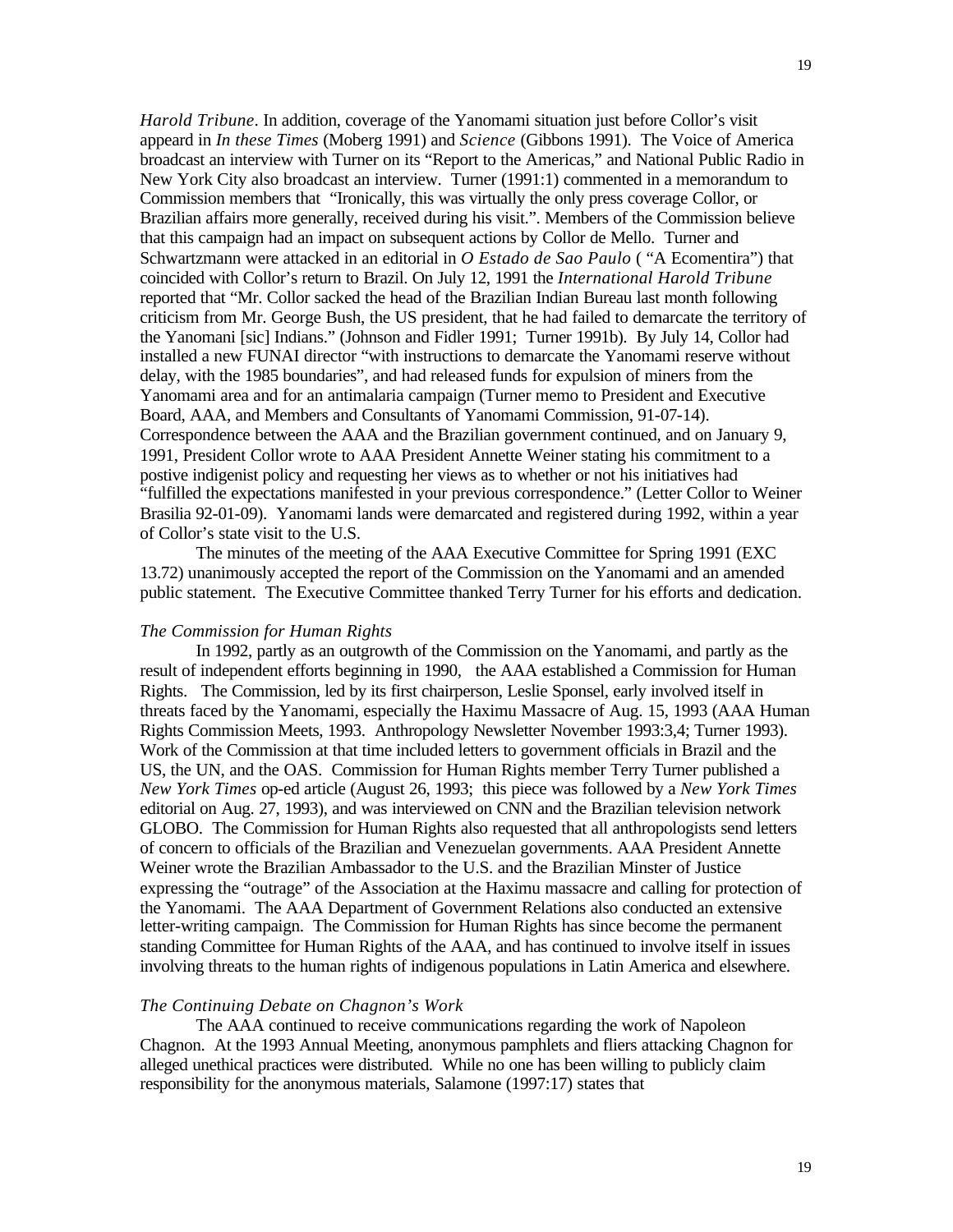... it is beyond dispute that the Salesians carried a package of materials to the 1993 American Anthropological Association meetings in Washington, DC, leaving this package on a display table with no identification as to their origin. Unfortunately, the Salesians still do not understand the anger most anthropologists feel regarding the receipt of anonymous mailings and handouts.

During 1994 the AAA was asked to defend Chagnon against attacks (Letter by James P. Hurd to President, AAA, St. Paul, MN February 17, 1994). Jack Cornman, then Executive Director of the Association, reported to Jim Peacock , President, that the Commission on Human Rights had already declined to become involved in the matter because "From the Commission's perspective, the Chagnon dispute was not about human rights." Cornman suggested to Peacock that the AAA lacked the resources to do more than "deplore anonymous attacks on anyone" (Cornman, Memo to Peacock, Arlington, VA 94-04-03). However, during this period the *Anthropology Newsletter* published letters in defense of Chagnon and in response to the anonymous pamphlets (e.g. Wolf<sup>iii</sup> *AN* March 1994:2, Fox *AN* March 1994:2). The same year the *Anthropology Newsletter* published letters and commentary in opposition to Chagnon (Cappelletti AN May 1994:2; Turner *AN* May 1994) and by Chagnon (Chagon and Brewer Carias "Response to Cappelletti and Turner", *AN* September 1994:2).

At the 1994 meeting, a major session, chaired by Frank Salomone, met to consider scholarly debate around Chagnon's work, and included comments by Chagnon himself, by Terry Turner, and by representatives of the Salesians, including Fa. Jose Bortoli, and of the New Tribes Missions (Gregory Sanford) (Salamone 1997).

On August 14, 1996, AAA President Yolanda Moses wrote a strongly worded letter to Brazilian President Fernando Henrique Cardoso, expressing the concern of the Association "about the failure of the Brazilian government to take action against the new invasion of Yanomami reserve by over 3,000 gold miners," and insisting that the Brazilian Government release funds for a program, OperaΗao Selva Livre*,*  which had blocked entry of miners into the Yanomami lands. The letter was copied to the Minister of Justice and the President of FUNAI (*FundaHao Nacional do Indio)*.

Most recently, in 2000 and 2001, the AAA established two successive task forces to evaluate the allegations against anthropologists and the implications for anthropology of Patrick Tierney's *Darkness in El Dorado*. As part of this work, AAA officers and members of the El Dorado Task Force have met with representatives of the Brazilian Anthropological Association and with representatives of the Venezuelan Commission on the Yanomami.

## *Criticisms of AAA Involvement*

It must be pointed out that, in spite of this record of activity, colleagues, especially in Brazil, who have been active on the front lines of advocacy for the Yanomami – to the extent of placing themselves in personal danger from opponents of Yanomami land rights --believe that the AAA has been unresponsive to their concerns. Brazilian colleagues were distressed at what they regarded as a long delay in the publication of the Carneiro da Cunha letter, written in 1988 and published in 1989. A decision by the editor of the *Anthropology Newsletter* to end the debate after the exchange between Carneiro da Cunha and Chagnon meant that a request by Bruce Albert to reply to Chagnon's attack on himself and on Alcida Ramos (in Chagnon's reply to Carneiro da Cunha) was denied (although a letter by Richard Machalek (1989), in support of Chagnon, was admitted). Brazilian anthropologists were also offended that, having denied Albert the opportunity for a communication in 1989, the *AN* published letters by Eric Wolf and Robin Fox defending Chagnon in 1994. They are particularly disturbed that the AN approved language in the letter from Robin Fox (1994) that characterized Brazilian concern about the impact of Chagnon's work as motivated by "confused grievances". Members of the Task Force concur that it is regrettable that this language appeared in the *AN*. The delay in the publication of Carneiro da Cunha's letter, given the urgency of the situation of the Yanomami in 1988 and 1989, is also regrettable (we note that the delay may be partly due to the fact that the letter was addressed to the Committee on Ethics, not to the AN itself. Terence Turner (e-mail to Coronil November 13, 2001) recalls that the Committee on Ethics was at that time inactive. Furthermore, Turner recalls internal debate about the disposition of the letter, with then-President